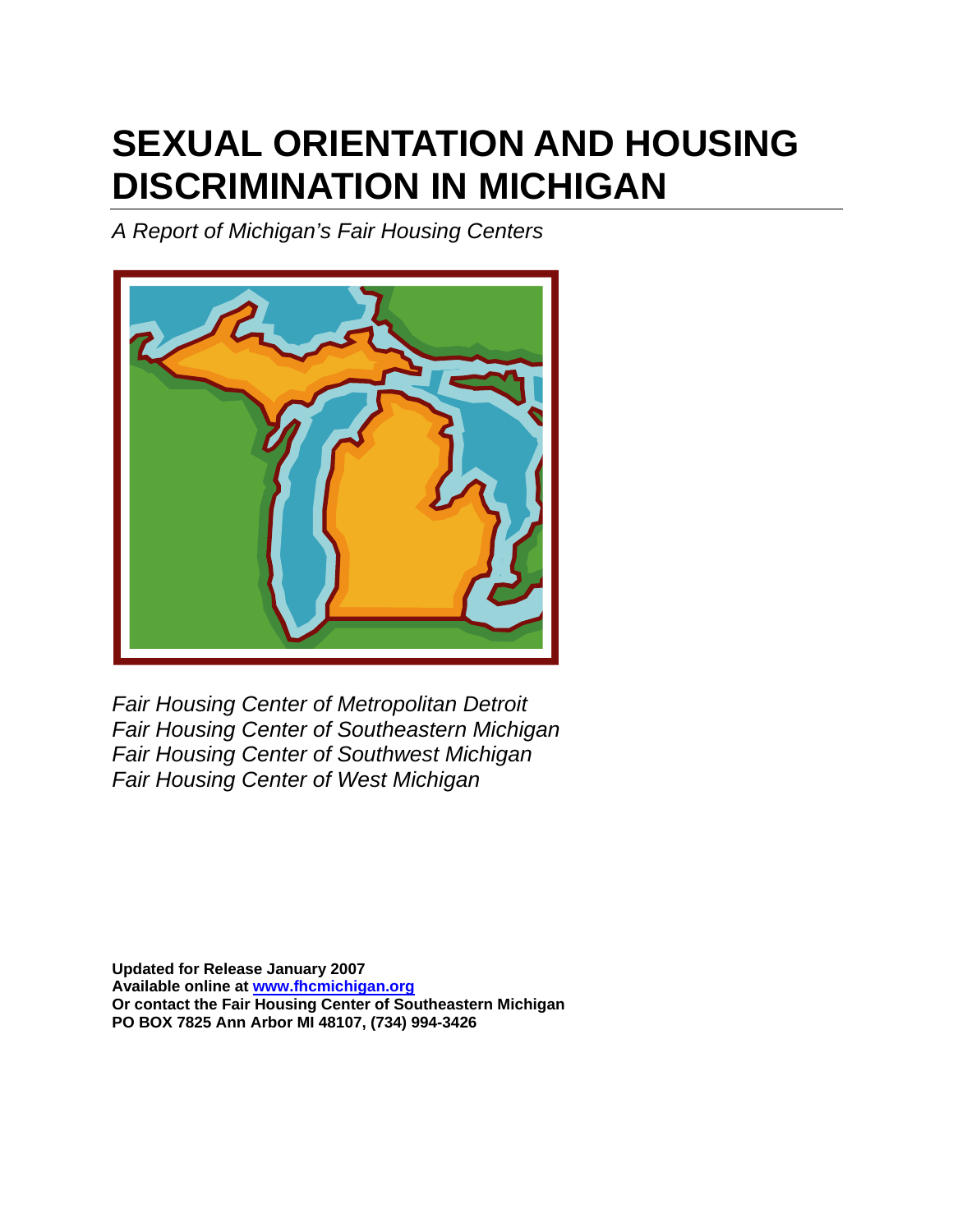#### **SEXUAL ORIENTATION AND HOUSING DISCRIMINATION IN MICHIGAN**

### **TABLE OF CONTENTS**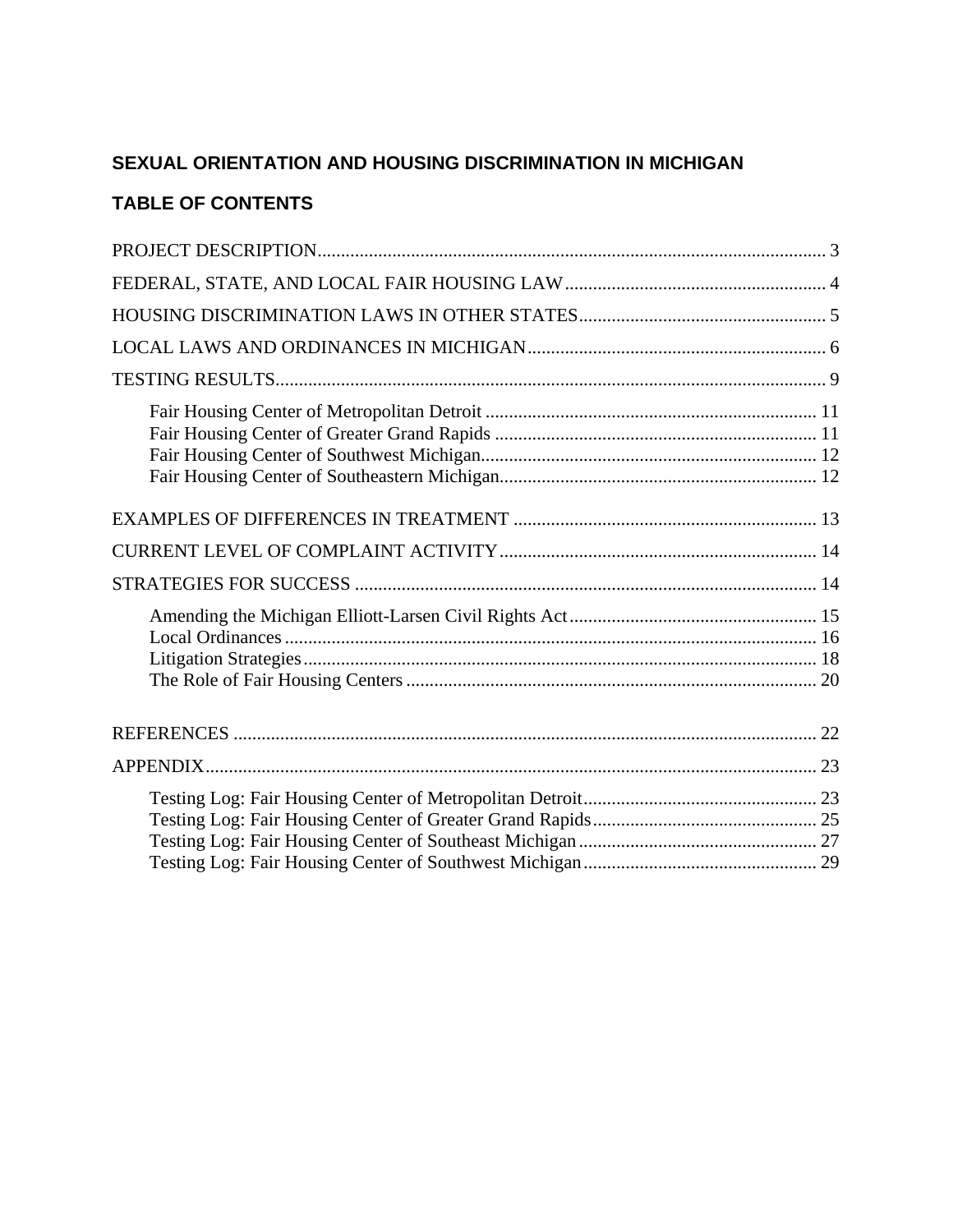#### **PROJECT DESCRIPTION**

With funding from the Arcus Foundation, based in Kalamazoo, four Michigan fair housing groups set out to investigate housing discrimination based on sexual orientation. Tests were conducted by the Fair Housing Center of Southwest Michigan (Kalamazoo), the Fair Housing Center of Metropolitan Detroit, the Fair Housing Center of West Michigan (Grand Rapids), and the Fair Housing Center of Southeastern Michigan (Ann Arbor).

To complete this project, the Michigan Fair Housing Centers performed a total of 120 paired tests. The tests compared the treatment of test teams posing as same-sex couples to testers posing as heterosexual married couples. Same-sex testers were instructed to introduce themselves as "life partners."

In each paired test, the same-sex couple was provided better credentials—higher income, larger down payment, better credit—in comparison to their counterparts. To test only one variable, sexual orientation, each side of the test was balanced for race and national origin.

Testers were sent to inquire about rental housing, homes for sale, and home financing options. Tested properties were located in rural areas, small cities, large cities, and college towns. Some properties were located in cities with fair housing ordinances that prohibit housing discrimination based on sexual orientation; other properties were located in areas without this protection. Testing was done of multi-family apartment complexes, real estate firms, and mortgage lenders.

Testing by the Michigan Fair Housing Centers uncovered widespread discrimination against same-sex couples. In some parts of the state, discrimination was more pervasive than in other parts of the state. This report describes the testing results, the status of legal protections for same sex couples in the housing market, and strategies for further action.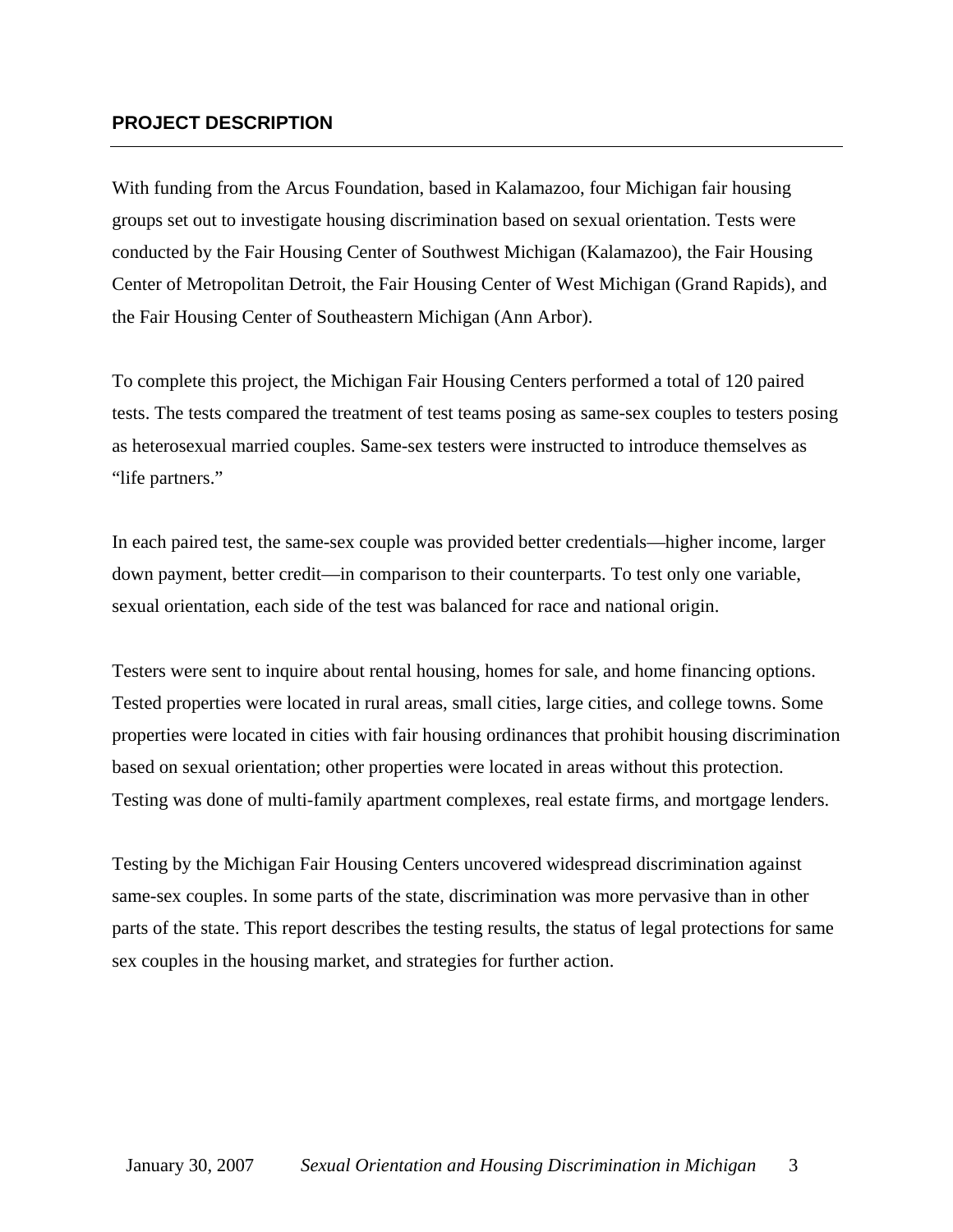The Federal Fair Housing Act of 1968 bans discrimination based on race, color, religion, national origin, sex, disability and familial status in the rental, sale, and financing of housing. The Michigan Elliott-Larsen Civil Rights Act of 1977 adds age and marital status to the federal protections. Seventeen states prohibit housing discrimination based on sexual orientation and gender identity, but Michigan is not among them.

Studies show that larger communities are more likely to have an anti-discrimination ordinance in place as opposed to those that are smaller. More importantly, communities with a progressive gay and lesbian population are more likely to enforce the laws as proposed by ordinances already in place (Wald et al, 1997). This holds true in Michigan where fourteen cities, including Detroit, Lansing, Grand Rapids, and Ann Arbor, include sexual orientation protections in their local ordinances.

This patchwork of local ordinances in Michigan cities acts more as a welcome mat than an enforcement tool. Enforcement, typically handled by the city attorney or local human rights commission, often takes the form of "dispute resolution." Overall reporting is low and enforcement appears to be weak. Two cities, Ann Arbor and Saginaw, give complainants the right of private action—allowing discrimination victims to by-pass the city complaint process and go directly into district court.

Without the civil rights protections based in law, it is not technically illegal to deny housing to families and individuals, simply based on the landlord, property manager, real estate agent or mortgage lender's personal bias regarding sexual orientation and gender identity. To pursue cases of housing discrimination based on sexual orientation, the Michigan Fair Housing Centers currently use the marital status provisions of the Michigan Elliott-Larsen Civil Rights Act and/or the Federal Fair Housing Act prohibition of sex discrimination. (See *Fogel v University Townhouses*.)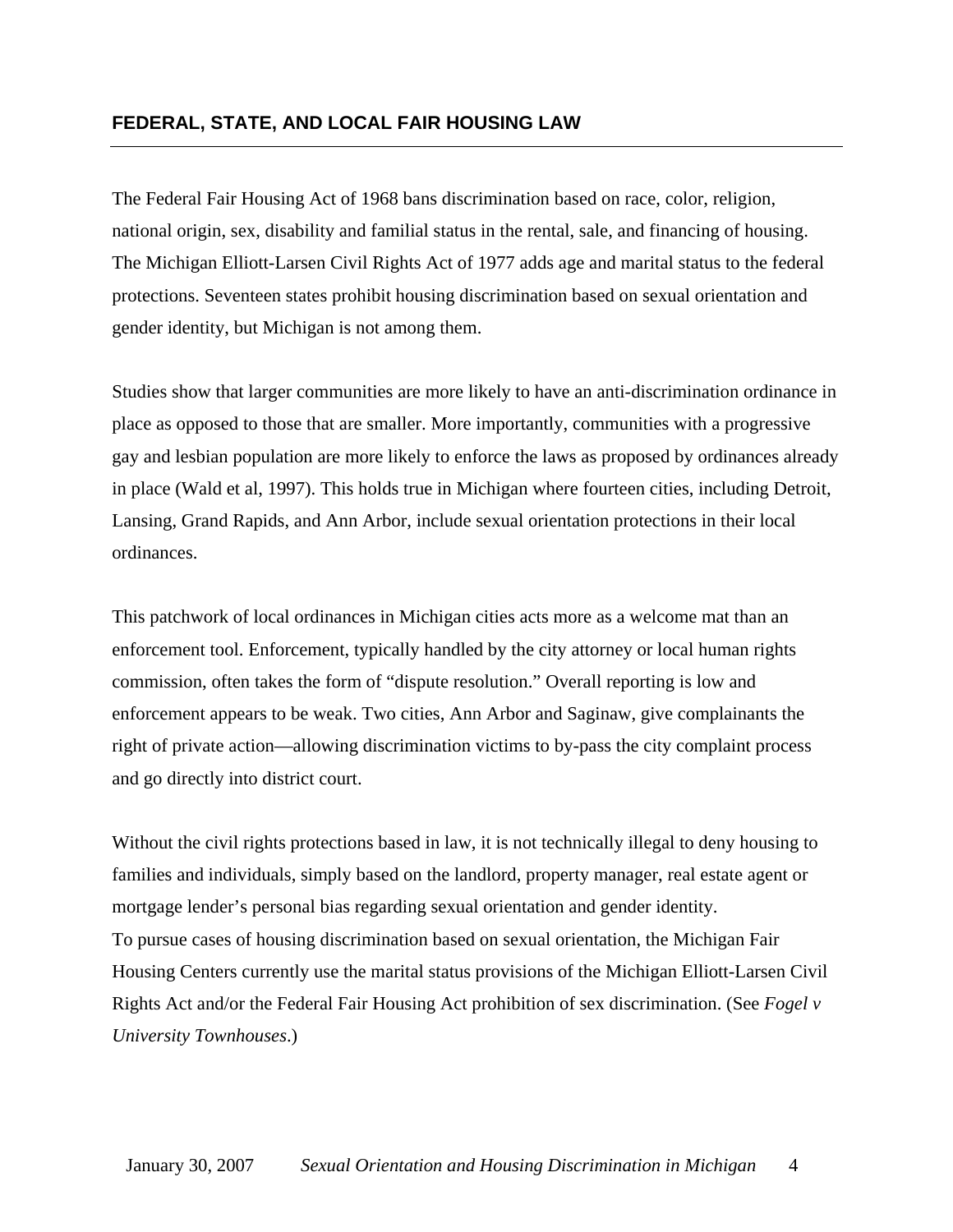#### **HOUSING DISCRIMINATION LAWS IN OTHER STATES**

Seventeen states have laws prohibiting housing discrimination based on sexual orientation and (in some states) gender identity.<sup>1</sup> In addition over eighty cities have local ordinances prohibiting housing discrimination based on sexual orientation.



Local Laws Table, 2005).

 $\overline{a}$ 

<sup>&</sup>lt;sup>1</sup> These 17 states also includes laws prohibiting discrimination based on sexual orientation which cover public employment, public accommodations, private employment, education, housing, credit, and union practices. The inclusion of gender identity is not recognized by all states.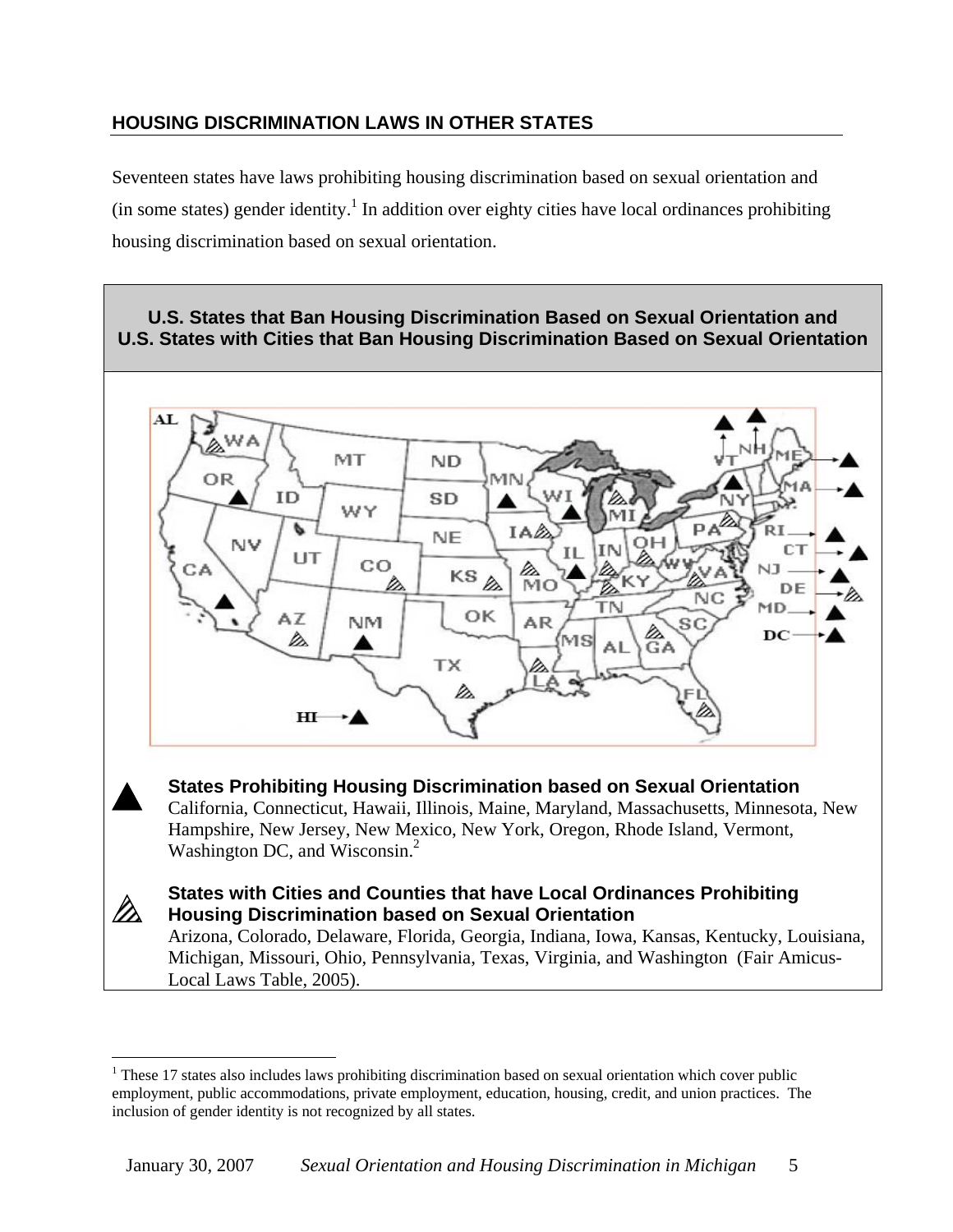#### **LOCAL LAWS AND ORDINANCES IN MICHIGAN**



 **Cities with local ordinances that prohibit housing discrimination based on sexual orientation3** Ann Arbor, Birmingham, Dearborn, Detroit, Village of Douglas, East Lansing, Ferndale, Flint, Grand Ledge, Grand Rapids, Lansing, Huntington Woods, Saginaw, and Ypsilanti are covered by local ordinances banning housing discrimination based on sexual orientation (2006).

 $\frac{1}{2}$  $2$  The list of states with anti-discrimination laws was retrieved from The National Gay and Lesbian Task Force–Fair Amicus Local Laws http://www.thetaskforce.org/downloads/FAIRAmicus-LocalLawsTable.pdf. States and city/counties with anti-discrimination laws were identified from the same list. The map is a representation of the compiled information collected from that list.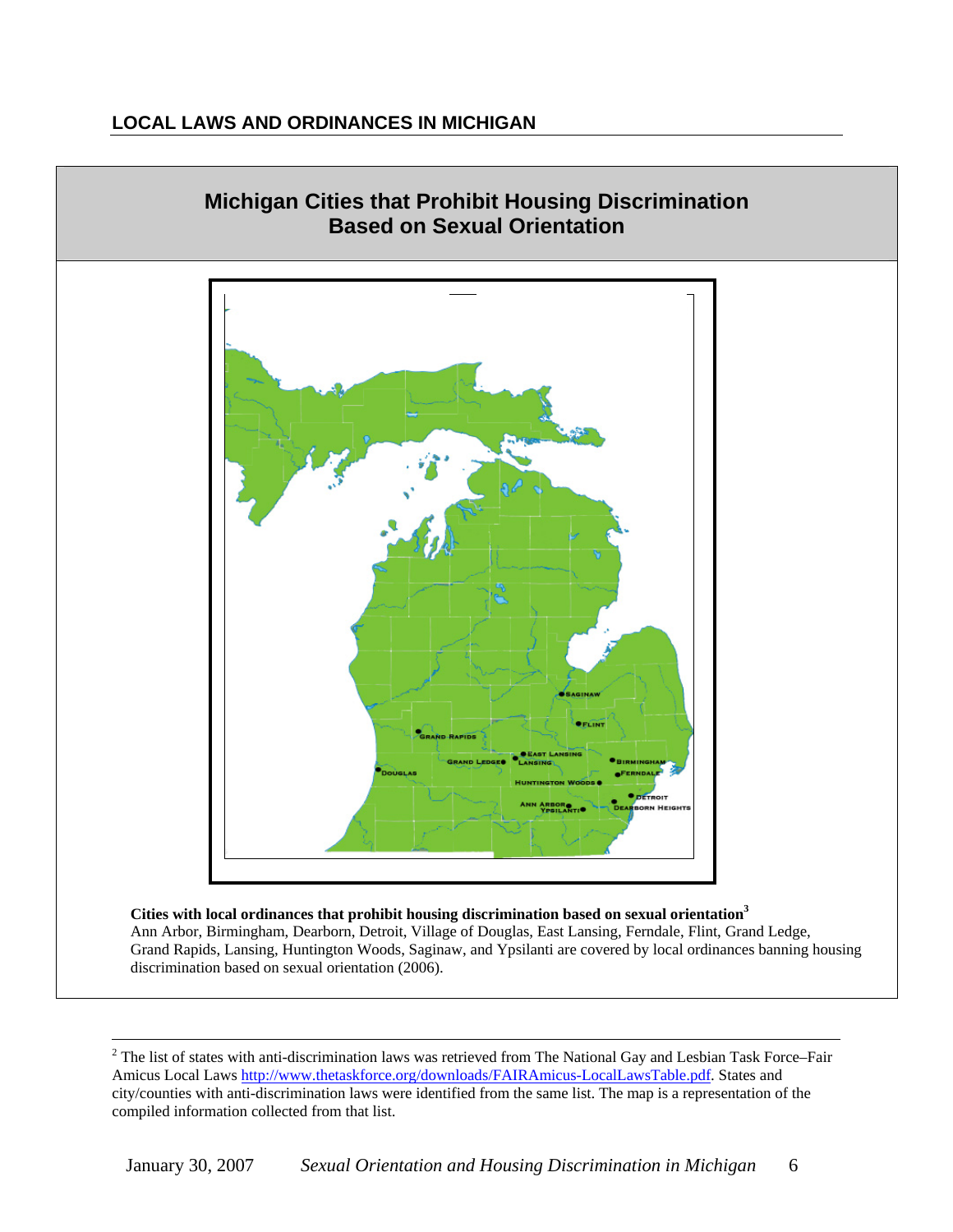| <b>Michigan Cities with Ordinances Prohibiting</b><br><b>Housing Discrimination Based on Sexual Orientation as of 2006</b> |                                                          |                                                                                 |                                                               |                                                                                     |                       |  |  |  |  |  |  |
|----------------------------------------------------------------------------------------------------------------------------|----------------------------------------------------------|---------------------------------------------------------------------------------|---------------------------------------------------------------|-------------------------------------------------------------------------------------|-----------------------|--|--|--|--|--|--|
| <b>City</b>                                                                                                                | Year<br><b>Sexual</b><br><b>Orientation</b><br>was added | <b>Ordinance</b>                                                                | <b>Right</b><br><b>of</b><br><b>Private</b><br><b>Action?</b> | <b>Penalty / Fine</b>                                                               | Civil or<br>Criminal? |  |  |  |  |  |  |
| <b>Ann Arbor</b>                                                                                                           | 1978                                                     | City Code Ch.<br>Ch.112,<br>Ordinance No.<br>4-78 Sec 9:150,<br>et seq.         | Yes                                                           | \$500 per day                                                                       | Civil                 |  |  |  |  |  |  |
| <b>Birmingham</b>                                                                                                          | 1992                                                     | City Code Ch.<br>66., Article II, as<br>amended by<br>Ordinance No.<br>1520     | $\overline{No}$                                               | Not to exceed \$500<br>fine, or<br>imprisonment not<br>more than 90 days or<br>both | Civil                 |  |  |  |  |  |  |
| <b>Dearborn</b><br><b>Heights</b>                                                                                          | 2006                                                     | Section 2-580                                                                   | $\overline{No}$                                               | No fines,<br>conciliation only                                                      | Civil                 |  |  |  |  |  |  |
| <b>Detroit</b>                                                                                                             | 1979                                                     | City code Ch.<br>27, Ordinance<br>No. 330-H                                     | No                                                            | No fines, dispute<br>resolution only                                                | Civil                 |  |  |  |  |  |  |
| <b>Village of</b><br><b>Douglas</b>                                                                                        | 1995                                                     | Ordinance No.<br>139                                                            | N <sub>o</sub>                                                | No fines, dispute<br>resolution only                                                | Civil                 |  |  |  |  |  |  |
| <b>East Lansing</b>                                                                                                        | 1986                                                     | City Code ch.4<br>Section 1.120 et<br>seq. as amended<br>by Ordinance<br>No 644 | $\rm No$                                                      | $$1,000 + costs,$<br>damages, expenses                                              | Civil                 |  |  |  |  |  |  |
| <b>Ferndale</b>                                                                                                            | 2006                                                     | Ordinance No.<br>1016                                                           | N <sub>o</sub>                                                | Not more than<br>$$500.00$ fine + costs                                             | Civil                 |  |  |  |  |  |  |

 $\frac{1}{3}$ <sup>3</sup> Other cities in Michigan may prohibit discrimination based on sexual orientation for public employment, public accommodations, private employment, education or credit. The cities included in the map only reference cities with an ordinance that include sexual orientation in the civil rights clause which prohibits housing discrimination.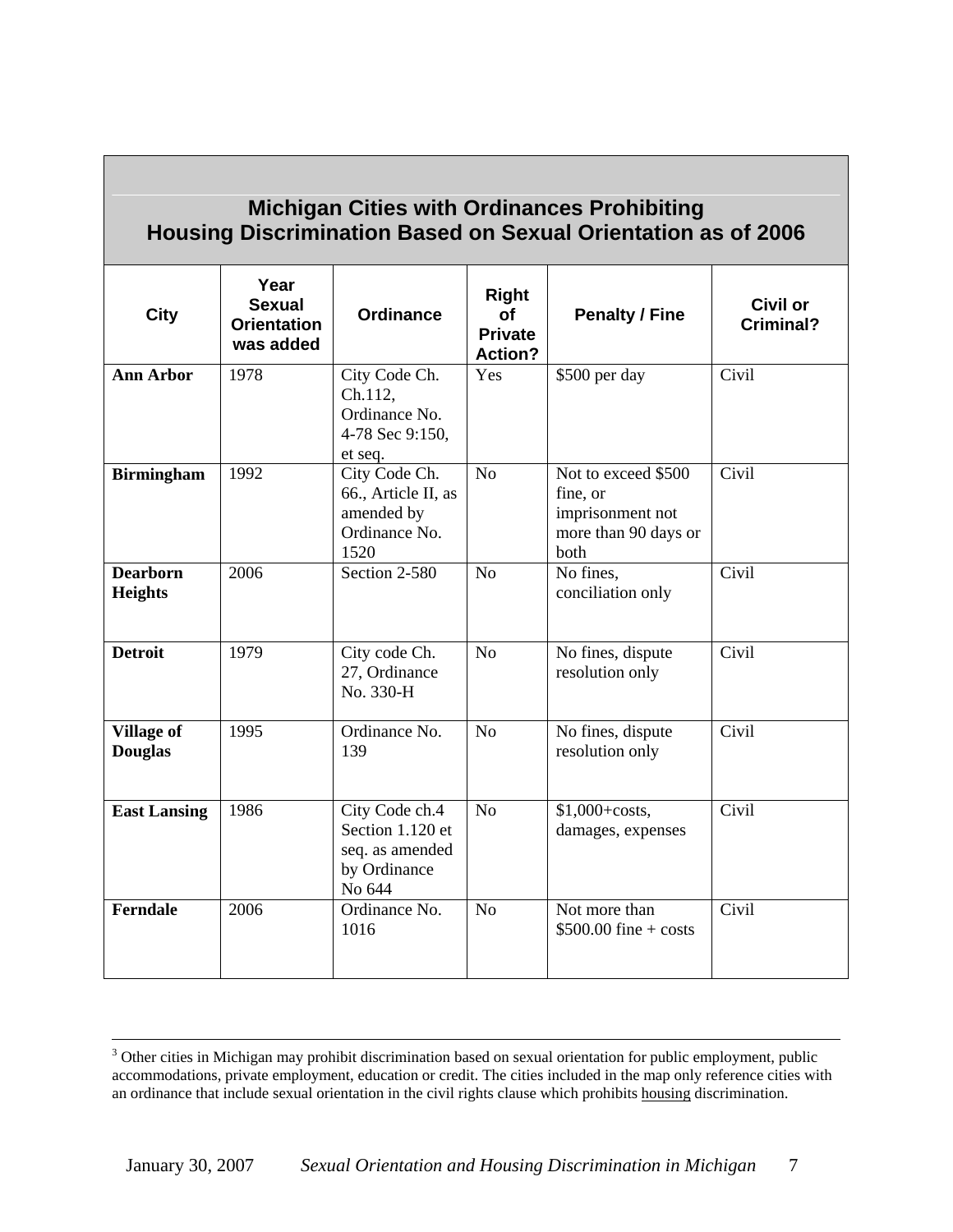## **Michigan Cities with Ordinances Prohibiting Housing Discrimination Based on Sexual Orientation as of 2006**

| <b>Flint</b><br><b>Grand Ledge</b> | 1990<br>2000 | Ordinance No.<br>2602<br>Sec. $2$<br>Resolution No.<br>04                    | N <sub>o</sub><br>No | Injunctive relief, and<br>dispute resolution<br>only<br>Not to exceed \$500<br>fine, or<br>imprisonment not<br>more than 90 days or | Civil<br>Civil                                                                            |
|------------------------------------|--------------|------------------------------------------------------------------------------|----------------------|-------------------------------------------------------------------------------------------------------------------------------------|-------------------------------------------------------------------------------------------|
| <b>Grand</b><br><b>Rapids</b>      | 1994         | City Code Ch. 8<br>Article 3, Sec<br>1.341 et seq.<br>Ordinance No.<br>94-18 | N <sub>o</sub>       | both<br>Dispute resolution<br>only                                                                                                  | Civil                                                                                     |
| Huntington<br><b>Woods</b>         | 2001         | Ordinance No.<br>454                                                         | N <sub>o</sub>       | Up to $$500$ fine, +<br>all damages, costs,<br>expenses, sanctions<br>and remedies                                                  | Civil                                                                                     |
| Lansing                            | 2006         | <b>City Code</b><br>Ch. 297                                                  | Yes                  | Up to \$500/day fine,<br>+ actual damages,<br>costs                                                                                 | Civil                                                                                     |
| <b>Saginaw</b>                     | 1984         | <b>General Code</b><br>Article 3                                             | Yes                  | Not to exceed \$500<br>fine, or<br>imprisonment not<br>more than 90 days or<br>both                                                 | If violator does<br>not voluntarily<br>comply, it<br>becomes a<br>criminal<br>misdemeanor |
| Ypsilanti                          | 1997         | City Code Ch.<br>67, Ordinance<br>No. 865                                    | N <sub>o</sub>       | Mediation or<br>conciliation only                                                                                                   | Civil                                                                                     |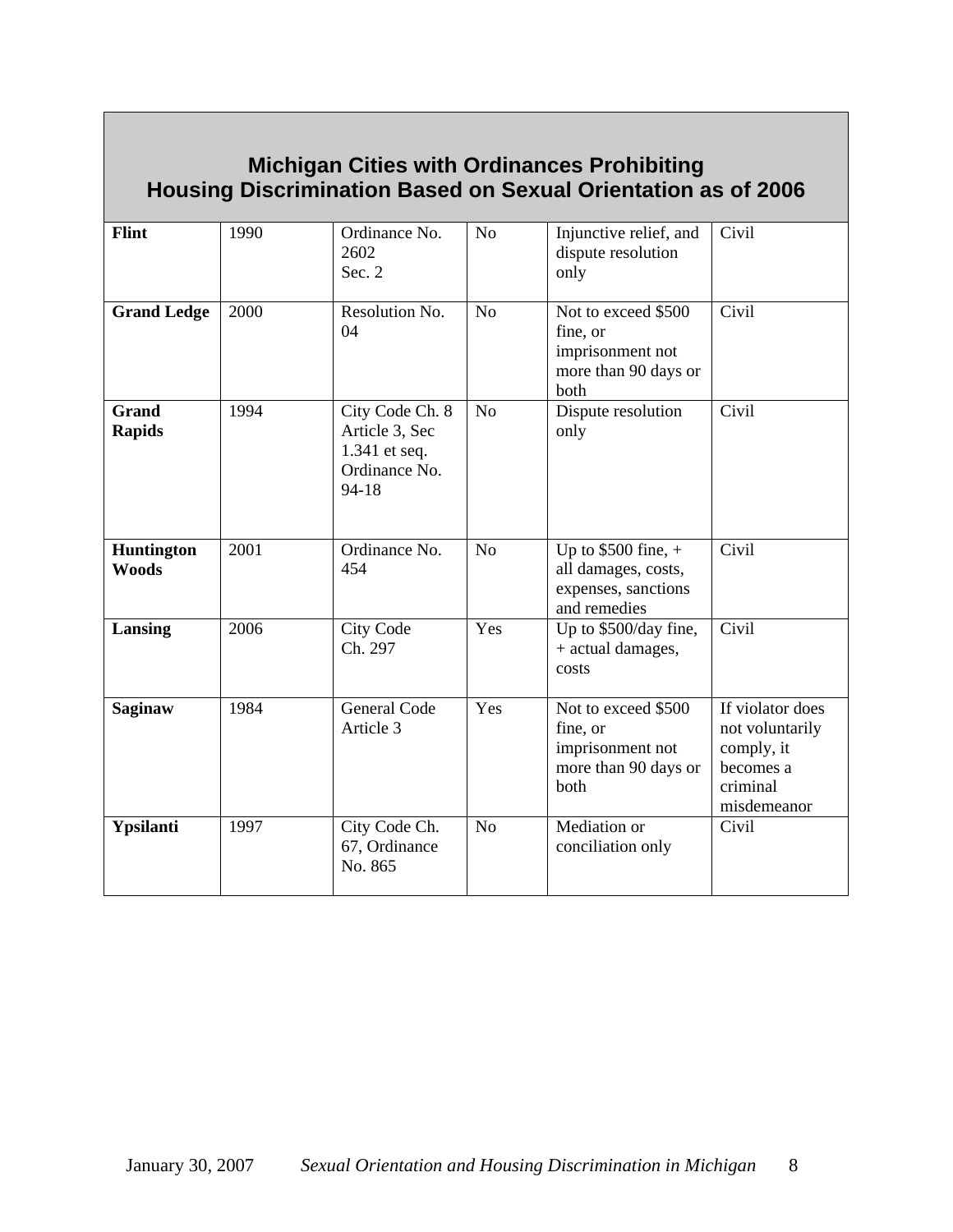#### **TESTING RESULTS**

Of the 120 paired tests completed, greater than one in four of them showed disparities in treatment. Sixty percent of the tests, overall, showed no significant differences in treatment and 13% of the tests were deemed inconclusive.<sup>4</sup> In the 32 (27%) tests that did show disparity in treatment based on sexual orientation, we found differences in rental rates, level of encouragement and application fees that favored the male/female test teams. We also saw behavior bordering on sexual harassment directed toward testers posing as same-sex couples.

Levels of discrimination found across the state diverged widely, as indicated in the table below. It is unclear whether this is due to differences in the local housing markets; differences in the types of tests completed (rental, sales, or mortgage); the presence of local ordinances protecting sexual orientation; differences between the ways lesbians and gay men are treated; or other factors such as how well the tester fit into the stereotypical idea of what it means and looks like to be a woman or what it means or looks like to be a man (i.e., did the female tester wear makeup, have long hair, look feminine etc.) A complete log of paired tests can be found in the appendix.

| <b>Michigan Fair Housing Centers</b><br><b>Housing Discrimination and Sexual Orientation</b> |              |     |    |                               |    |                                 |         |                                   |         |                                 |  |
|----------------------------------------------------------------------------------------------|--------------|-----|----|-------------------------------|----|---------------------------------|---------|-----------------------------------|---------|---------------------------------|--|
|                                                                                              | <b>Total</b> |     |    | <b>FHC-</b><br><b>Detroit</b> |    | <b>FHC-</b><br><b>Southeast</b> |         | <b>FHC-Grand</b><br><b>Rapids</b> |         | <b>FHC-</b><br><b>Southwest</b> |  |
|                                                                                              | #            | %   | #  | $\%$                          | #  | $\%$                            | #       | $\%$                              | #       | $\%$                            |  |
| <b>Total Paired Tests</b><br>Completed:                                                      | 120          |     | 36 |                               | 36 |                                 | 36      |                                   | 12      |                                 |  |
| <b>Test Type</b>                                                                             |              |     |    |                               |    |                                 |         |                                   |         |                                 |  |
| Rental                                                                                       | 48           | 40% | 12 | 33%                           | 12 | 33%                             | $12 \,$ | 33%                               | $12 \,$ | 100%                            |  |
| <b>Sales</b>                                                                                 | 36           | 30% | 12 | 33%                           | 11 | 31%                             | $12 \,$ | 33%                               | 0       | 0%                              |  |
| <b>Mortgage</b>                                                                              | 36           | 30% | 12 | 33%                           | 13 | 36%                             | $12 \,$ | 33%                               | 0       | 0%                              |  |

 $\overline{a}$ <sup>4</sup> Tests are deemed inconclusive if, for example, there are no housing available for either team to inspect.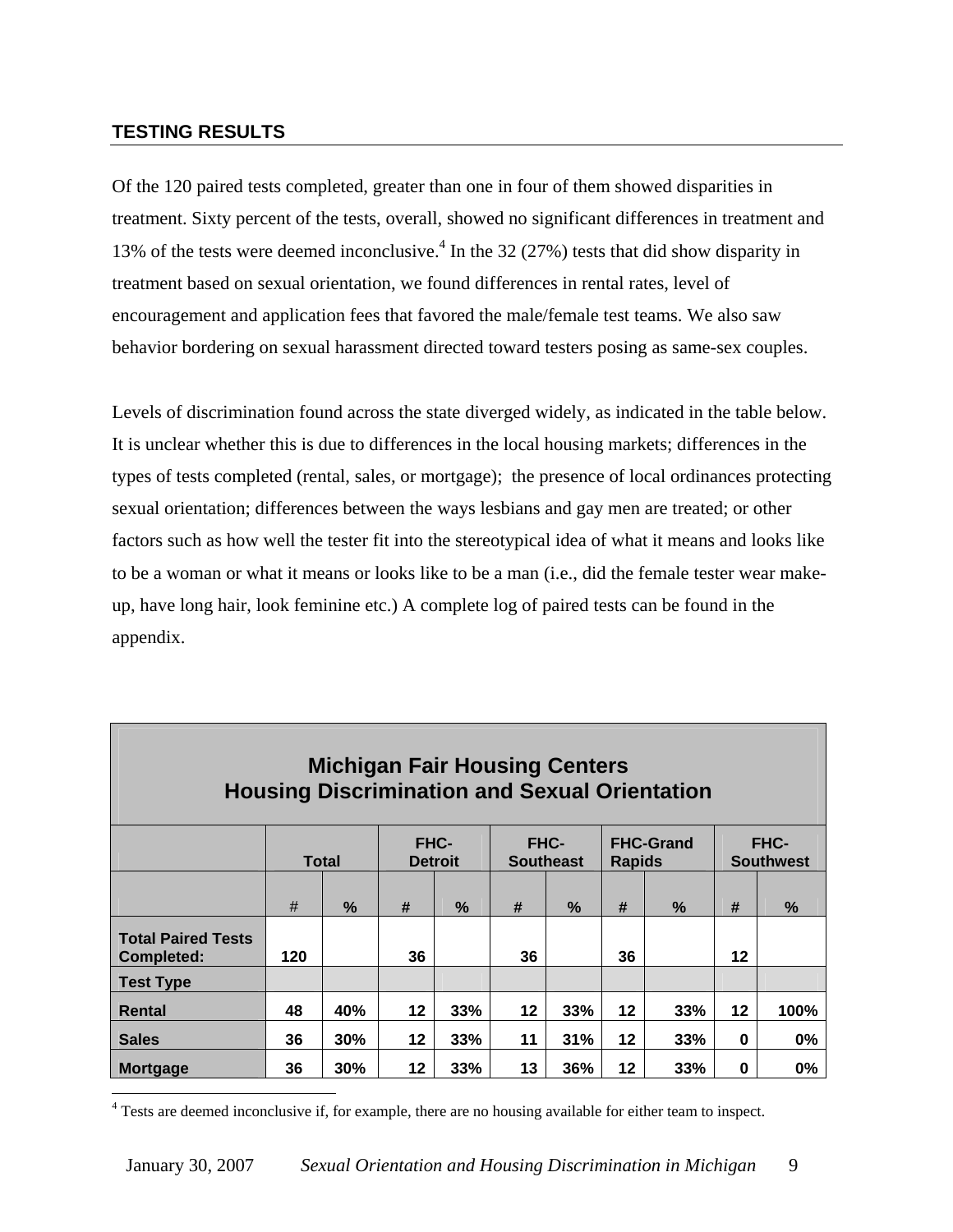| <b>Michigan Fair Housing Centers</b><br><b>Housing Discrimination and Sexual Orientation</b> |     |              |                        |     |                          |       |                                   |       |                          |       |
|----------------------------------------------------------------------------------------------|-----|--------------|------------------------|-----|--------------------------|-------|-----------------------------------|-------|--------------------------|-------|
|                                                                                              |     | <b>Total</b> | FHC-<br><b>Detroit</b> |     | FHC-<br><b>Southeast</b> |       | <b>FHC-Grand</b><br><b>Rapids</b> |       | FHC-<br><b>Southwest</b> |       |
|                                                                                              |     |              |                        |     |                          |       |                                   |       |                          |       |
| <b>Test Results:</b>                                                                         | 120 |              | 36                     |     | 36                       |       | 36                                |       | 12                       |       |
|                                                                                              |     |              |                        |     |                          |       |                                   |       |                          |       |
| <b>Evidence of</b><br><b>Discrimination</b>                                                  | 32  | 27%          | 3                      | 8%  | 15                       | 42%   | 8                                 | 22%   | 6                        | 50%   |
| <b>No Significant</b><br><b>Differences</b>                                                  | 72  | 60%          | 23                     | 64% | 20                       | 56%   | 28                                | 78%   | 1                        | 8%    |
| <b>Inconclusive</b>                                                                          | 16  | 13%          | 10                     | 28% | 1                        | 3%    | $\mathbf 0$                       | 0%    | 5                        | 42%   |
|                                                                                              |     |              |                        |     |                          |       |                                   |       |                          |       |
| <b>Race of Testers:</b>                                                                      | 120 |              | 36                     |     | 36                       |       | 36                                |       | 12                       |       |
|                                                                                              |     |              |                        |     |                          |       |                                   |       |                          |       |
| <b>White</b>                                                                                 | 113 | 94%          | 31                     | 86% | 34                       | 94%   | 36                                | 100%  | 12                       | 100%  |
| <b>African American</b>                                                                      | 5   | 4%           | 5                      | 14% | 0                        | $0\%$ | 0                                 | $0\%$ | 0                        | $0\%$ |
| <b>Inter-racial</b><br>couples<br><b>White/Black</b>                                         | 1   | 1%           | $\pmb{0}$              | 0%  | 1                        | 3%    | $\pmb{0}$                         | 0%    | 0                        | 0%    |
| <b>Inter-racial</b><br>couples                                                               |     |              |                        |     |                          |       |                                   |       |                          |       |
| <b>White/Latino</b>                                                                          | 1   | 1%           | 0                      | 0%  | 1                        | 3%    | $\mathbf 0$                       | 0%    | 0                        | 0%    |
|                                                                                              |     |              |                        |     |                          |       |                                   |       |                          |       |
| <b>Gender of Same-</b>                                                                       |     |              |                        |     |                          |       |                                   |       |                          |       |
| <b>Sex Couple:</b>                                                                           | 120 |              | 36                     |     | 36                       |       | 36                                |       | 12                       |       |
| <b>Men</b>                                                                                   | 42  | 35%          | 14                     | 39% | 8                        | 22%   | 18                                | 50%   | $\overline{2}$           | 17%   |
| <b>Women</b>                                                                                 | 78  | 65%          | 22                     | 61% | 28                       | 78%   | 18                                | 50%   | 10 <sup>1</sup>          | 83%   |
|                                                                                              |     |              |                        |     |                          |       |                                   |       |                          |       |
|                                                                                              |     |              |                        |     |                          |       |                                   |       |                          |       |
| <b>Local Ordinance</b><br><b>Covers Property?</b>                                            | 120 |              | 36                     |     | 36                       |       | 36                                |       | 12                       |       |
|                                                                                              |     |              |                        |     |                          |       |                                   |       |                          |       |
| <b>Yes</b>                                                                                   | 49  | 41%          | 8                      | 22% | 12                       | 30%   | 28                                | 78%   | 1                        | 8%    |
| <b>No</b>                                                                                    | 71  | 59%          | 28                     | 78% | 24                       | 70%   | 8                                 | 22%   | 11                       | 92%   |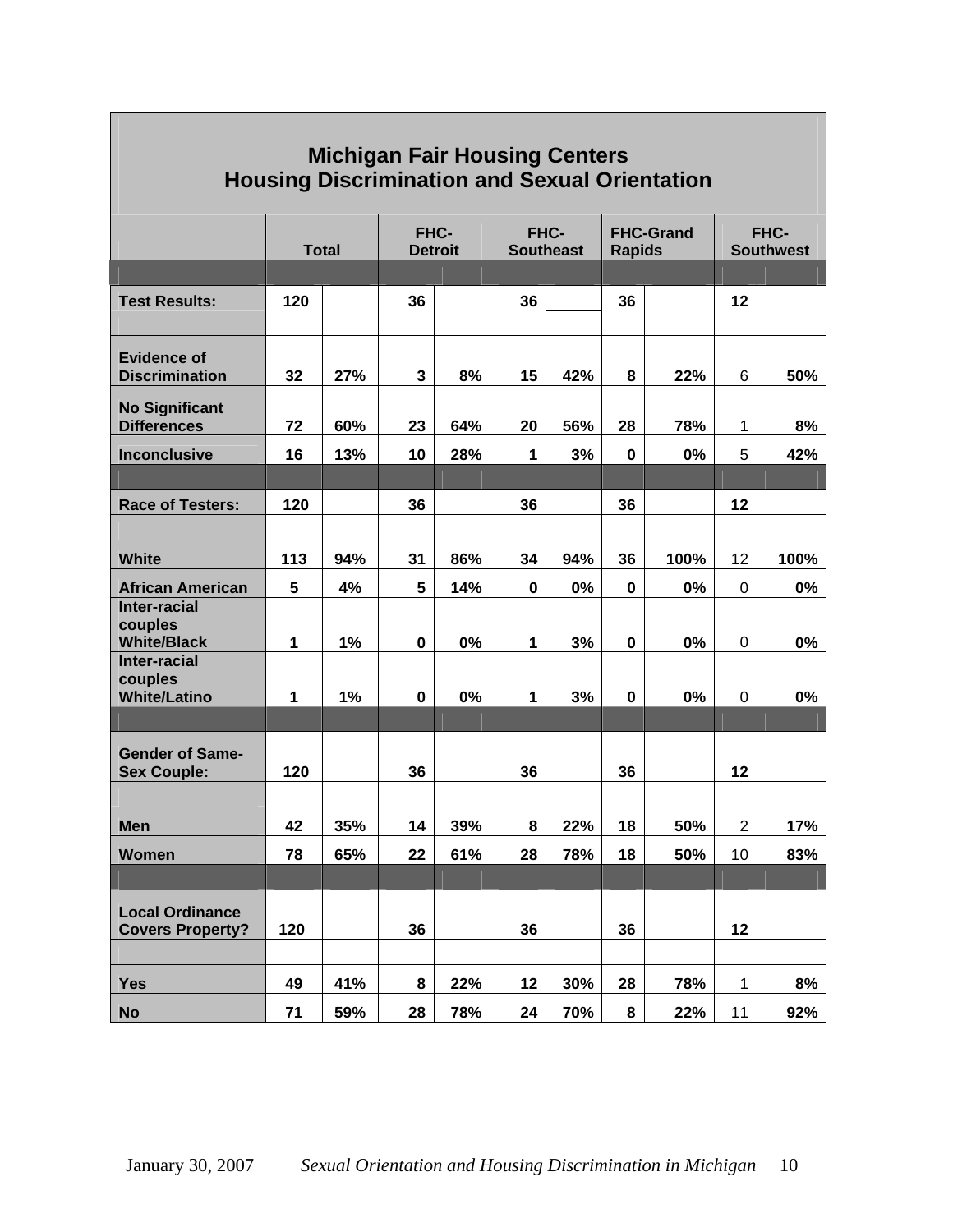As can be seen from the data above, more than one in four tests resulted in evidence of discrimination. However, the incidence of evidence varied widely between geographic areas. In addition to the fact that housing markets vary, other factors may influence the results. For instance, two-thirds of the Arcus project same-sex testers were women, and 94% of Arcus testers were white. More testing is needed to see how the race and sex of testers are influencing factors in some housing markets.

The largest percentage of tests producing evidence was in rental tests (33%), followed by sales tests (25%), and then mortgage tests (20%). This may be indicative of higher levels of discrimination in the rental market, or it may be indicative of the fact that we did "initial" tests. Discrimination in sales and mortgage transactions may take place further into the transaction. For instance, in mortgage transactions discrimination may not manifest until a mortgage is ready to be approved.

#### **Fair Housing Center of Metropolitan Detroit**

The Fair Housing Center of Metropolitan Detroit conducted 36 tests, over a wide swath of metropolitan Detroit towns in Wayne, Oakland, and Macomb counties. The housing markets vary widely in this area. Evidence was found in only three tests, the lowest of any area—one rental test, one sales test, and one mortgage test. It is worth noting that although only 14% (5) of the tests were done with African-American testers, 66% of the tests with evidence involved African-American testers. It may be that in the metropolitan Detroit area, race affects housing decision-makers actions more strongly than sexual orientation.

#### **Fair Housing Center of West Michigan**

The Fair Housing Center of West Michigan conducted 36 tests, 12 rental, 12 sales, and 12 mortgage. Evidence of discrimination based on sexual orientation was found in 25% of the rental tests, 25% of the mortgage tests, and 17% of the sales tests. Testing was concentrated in four areas: Grand Rapids (28 tests), Kentwood (2 tests), Wyoming (4 tests), and Comstock Park (2 tests). Grand Rapids has a local ordinance protecting sexual orientation, and only 18% of the tests in the City of Grand Rapids showed evidence of discrimination based on sexual orientation.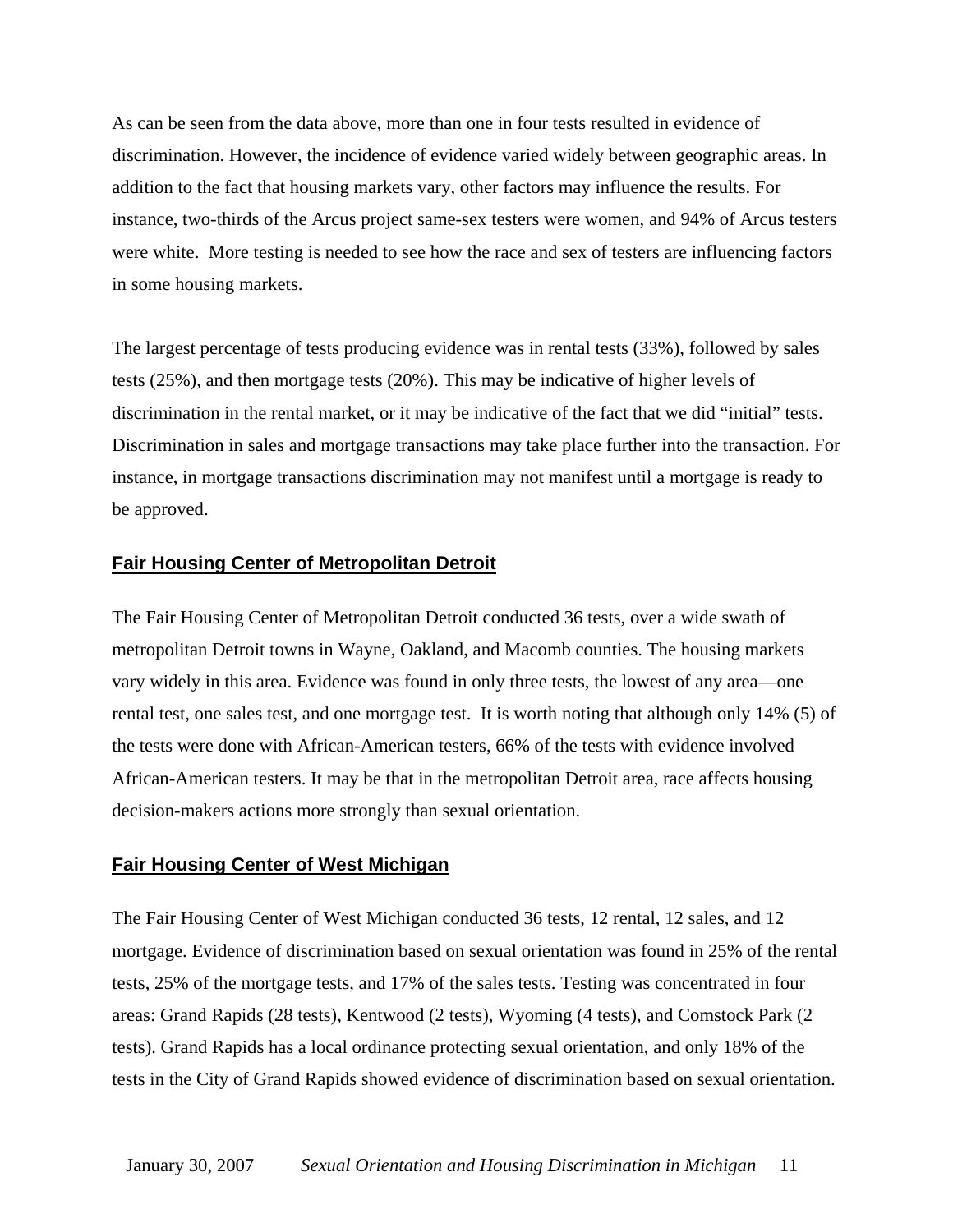In the suburbs, however, none of which have local ordinances protecting sexual orientation, 38% of all tests identified evidence of discrimination.

#### **Fair Housing Center of Southwest Michigan**

The Fair Housing Center of Southwest Michigan completed 12 rental tests. Fully half of their rental tests uncovered evidence of discrimination based on sexual orientation. All but one of their tests were completed in areas without an ordinance, and 55% of the tests in the areas without an ordinance identified evidence of discrimination. The single test in an area with an ordinance prohibiting discrimination based on sexual orientation did not provide evidence of housing discrimination.

The Fair Housing Center of Southwest Michigan conducted a similar testing project in 2003- 2004, within the greater Kalamazoo area. At that time, FHC-Southwest completed thirty paired tests—10 rental, 10 sales and 10 mortgage tests. This testing showed significant differences or evidence of discrimination in 70% of the rental tests, 30% of the real estate sales tests, and 50% of the mortgage lending tests.

#### **Fair Housing Center of Southeastern Michigan**

The Fair Housing Center of Southeast Michigan completed 36 tests—12 rental, 11 sales, and 13 mortgage—in the Ann Arbor/Ypsilanti area. Bias against same-sex couples was found in 46% of the tests in areas without an ordinance, and 33% of tests in areas with a non-discrimination ordinance.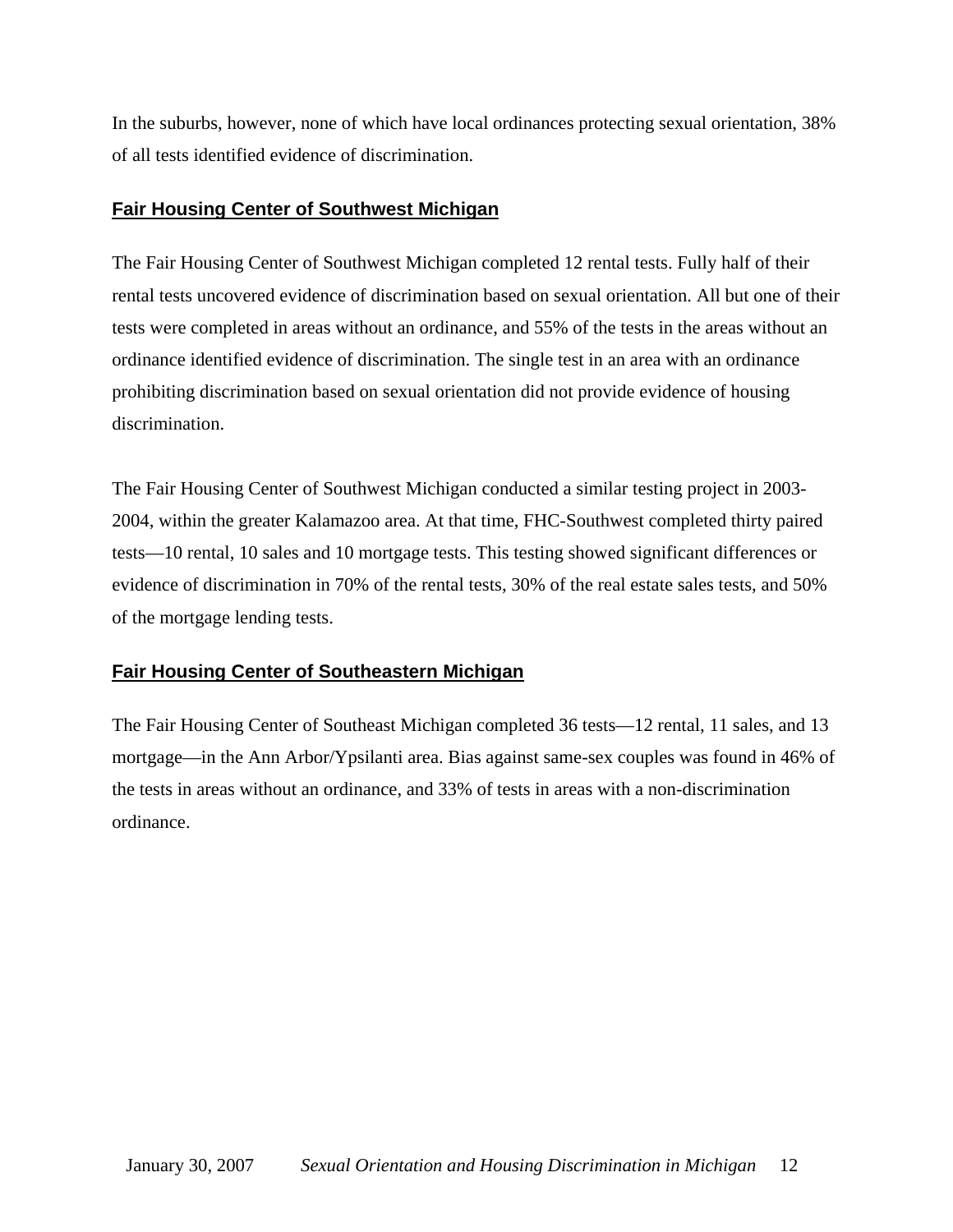#### **EXAMPLES OF DIFFERENCES IN TREATMENT**

*In Detroit a landlord said: "No drugs, prostitution, homosexuality, one-night stands…"* 

*In a Detroit suburb two women stood for 15 minutes while a real state agent printed out listings for them. The heterosexual couple was offered a seat while the same agent worked with them.* 

*Two women, posing as a lesbian couple were told by a male agent in a small town in Washtenaw County: "Two women don't bother me; its two men I don't understand, I think it's gross. I have no problem with you girls. I kind of like it. I can totally get into that." He proceeded to inform the testers that if they moved in they could call him anytime to fix anything they needed.* 

*In Ypsilanti (Washtenaw County), testers also posing as a lesbian couple were quoted a rent of \$625/month, while for the same property, the female tester posing as married to a man was told the rent was \$600/month.* 

*In a rural area of Washtenaw County, straight testers were given an application and told "we'd love to have you.*" The same agent failed to give the lesbian couple an application.

*In Calhoun County, a lesbian couple was shown one apartment, available at the end of the month. The heterosexual couple was told about two apartments available for immediate occupancy.* 

*In Battle Creek, a lesbian couple was shown one apartment. The heterosexual couple saw two units and was offered \$200 off the first month's rent as an incentive to move in.*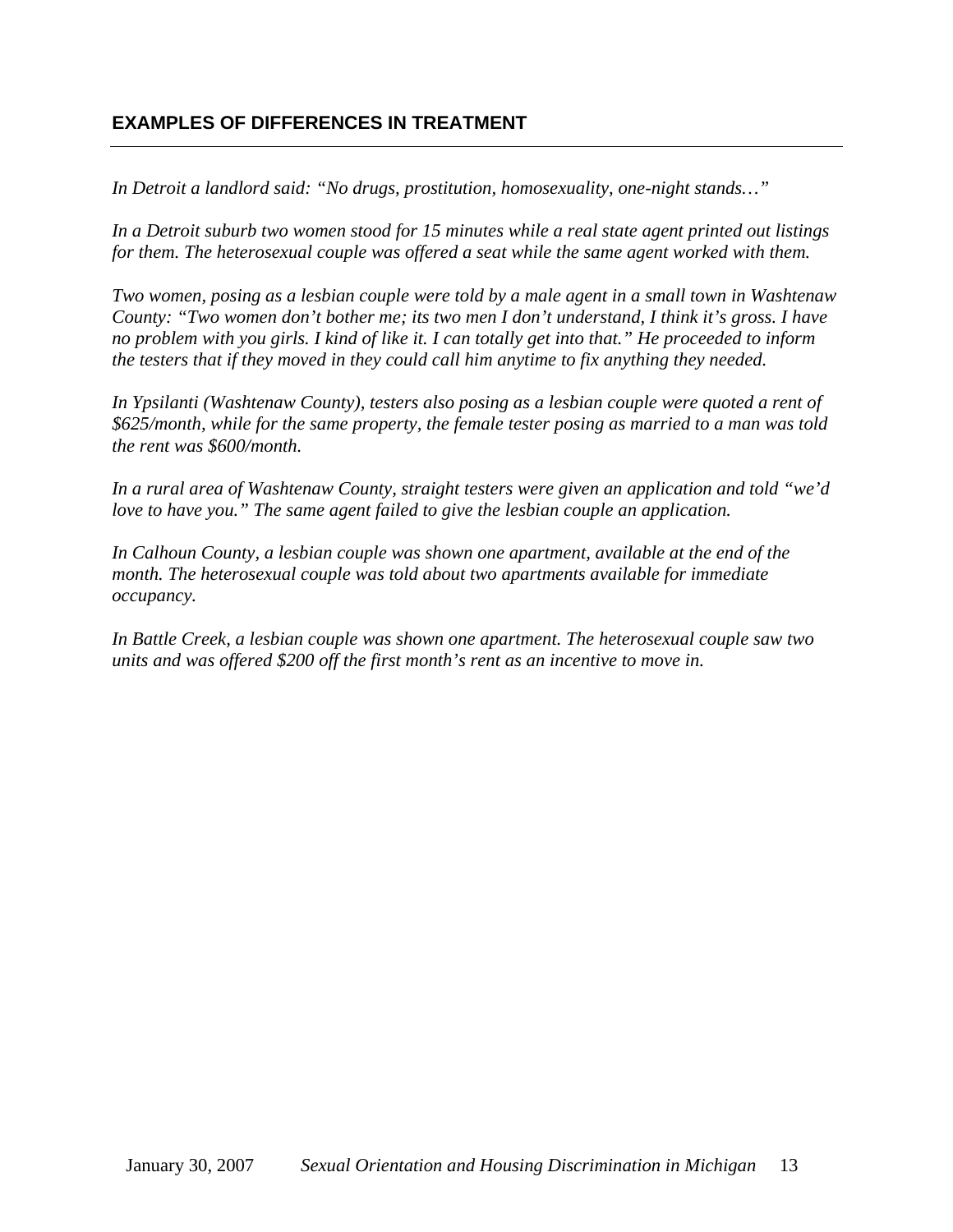### **CURRENT LEVEL OF COMPLAINT ACTIVITY**

The Fair Housing Centers in Michigan receive between 350 and 450 complaints of discrimination annually. Between 2002 and 2005, only 13 complaints, or approximately 1%, were complaints of discrimination based on sexual orientation. This number, however, is likely highly unrepresentative of actual discrimination.

Lesbians and gay men who are discriminated against may not know that there are any opportunities for action, and/or may not know of the existence of Fair Housing Centers. With the release of this report, we hope to encourage lesbians and gay men who believe they have been discriminated against in housing, to come forward and lodge complaints.

| <b>Complaints of Housing Discrimination</b><br><b>Based on Sexual Orientation Reported to</b><br><b>Private Fair Housing Centers in Michigan</b><br>2002-2005 |                                                   |  |  |  |  |  |  |  |  |
|---------------------------------------------------------------------------------------------------------------------------------------------------------------|---------------------------------------------------|--|--|--|--|--|--|--|--|
| <b>Fair Housing Group</b>                                                                                                                                     | Number of<br><b>Sexual Orientation Complaints</b> |  |  |  |  |  |  |  |  |
| Fair Housing Center of Metropolitan Detroit                                                                                                                   | 3                                                 |  |  |  |  |  |  |  |  |
| Fair Housing Center of Southeastern Michigan                                                                                                                  | 6                                                 |  |  |  |  |  |  |  |  |
| Fair Housing Center of Greater Grand Rapids                                                                                                                   | 1 <sup>5</sup>                                    |  |  |  |  |  |  |  |  |
| Fair Housing Center of Southwest Michigan                                                                                                                     | 3                                                 |  |  |  |  |  |  |  |  |

#### **STRATEGIES FOR SUCCESS**

 $\overline{a}$ 

Clearly, housing discrimination against lesbians and gay men is pervasive in Michigan. There is much work to do. Suggestions for action follow.

 $<sup>5</sup>$  Though sexual orientation discrimination was not claimed, the case involved two women</sup> denied housing because they were not related by marriage.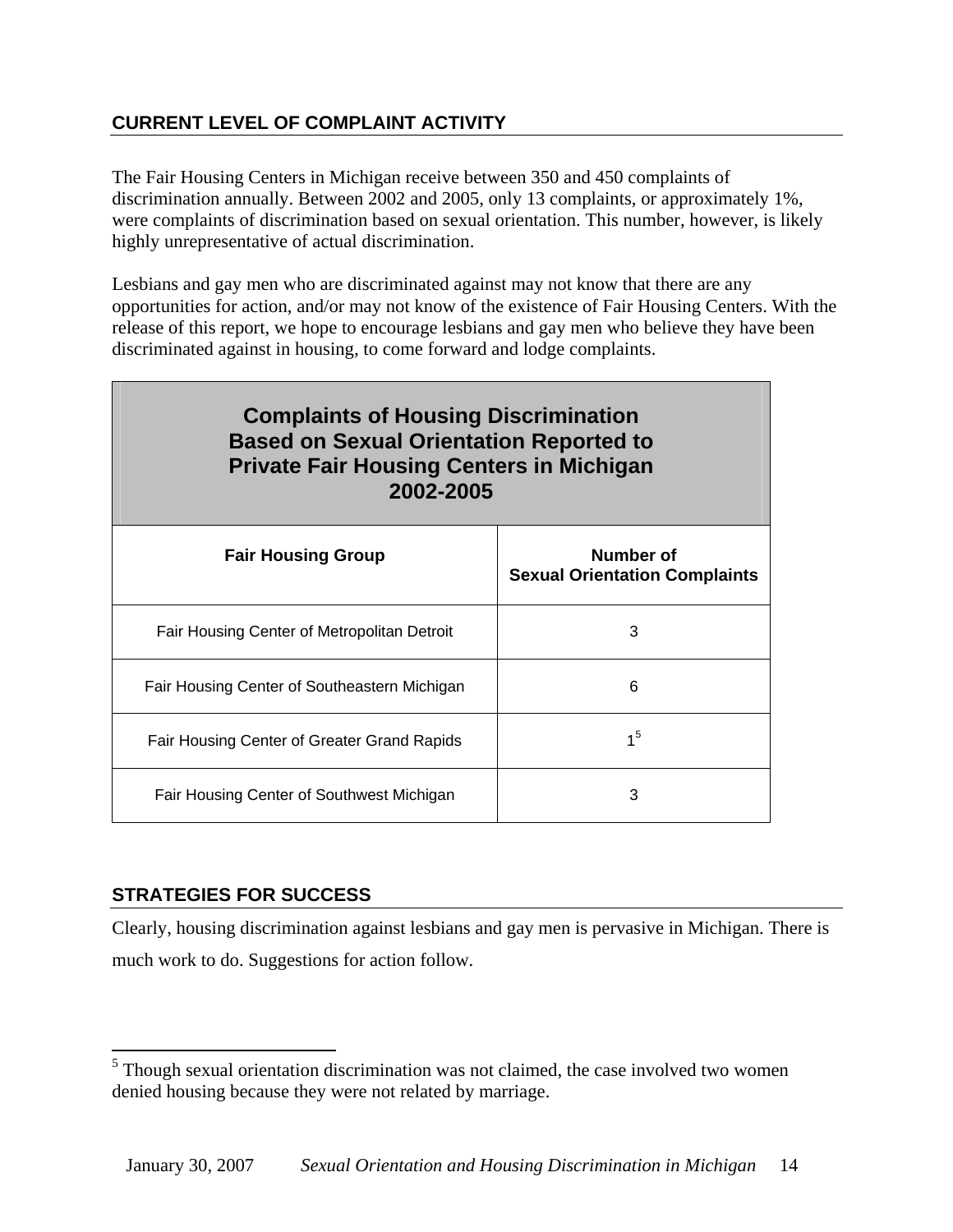#### **Amending the Michigan Elliott-Larsen Civil Rights Act**

One important strategy for success would be to amend the Michigan Elliott-Larsen Civil Rights Act. The Elliott-Larsen Civil Rights  $Act^6$  was enacted in the 1970s to protect the citizens of Michigan from discrimination based on employment, housing, and public accommodations. The Act states the following:

#### *Article 1 Sec. 102.*

1

*(1) The opportunity to obtain employment, housing and other real estate, and the full and equal utilization of public accommodations, public service, and educational facilities without discrimination because of religion, race, color, national origin, age, sex, height, weight, familial status, or marital status as prohibited by this act, is recognized and declared to be a civil right.* 

A number of Michigan lawmakers have introduced bills amending the Michigan Elliott-Larsen Civil Rights Act to include sexual orientation and gender identity or expression. In 1997 State Representative Pan Godchaux (R-Birmingham) introduced a bill to amend the Michigan Elliott-Larsen Civil Rights Act to include "sexual orientation." Representative Godchaux tried again to amend Elliott-Larsen in 2001.

In 2003 Michigan State Representative Chris Kolb (D-Ann Arbor) introduced another house bill to amend the Michigan Elliott-Larsen Civil Rights Act to include "sexual orientation" and "gender identity." State Senator Liz Brater (D-Ann Arbor) supported Kolb's bill by introducing a senate bill to amend Elliott-Larsen to include "sexual orientation." In 2005, Kolb and Brater reintroduced their respective bills to add "sexual orientation" and "gender identity or expression." These bills were blocked by the speaker from going forward. The Triangle Foundation, the ACLU of Michigan, and the Log Cabin Republicans of Michigan have worked and lobbied to pass these amendments.

<sup>&</sup>lt;sup>6</sup> ELLIOTT- LARSEN CIVIL RIGHTS ACT PA 453. The Act which includes Articles 1-8 was approved by the Governor of Michigan on January 13, 1977.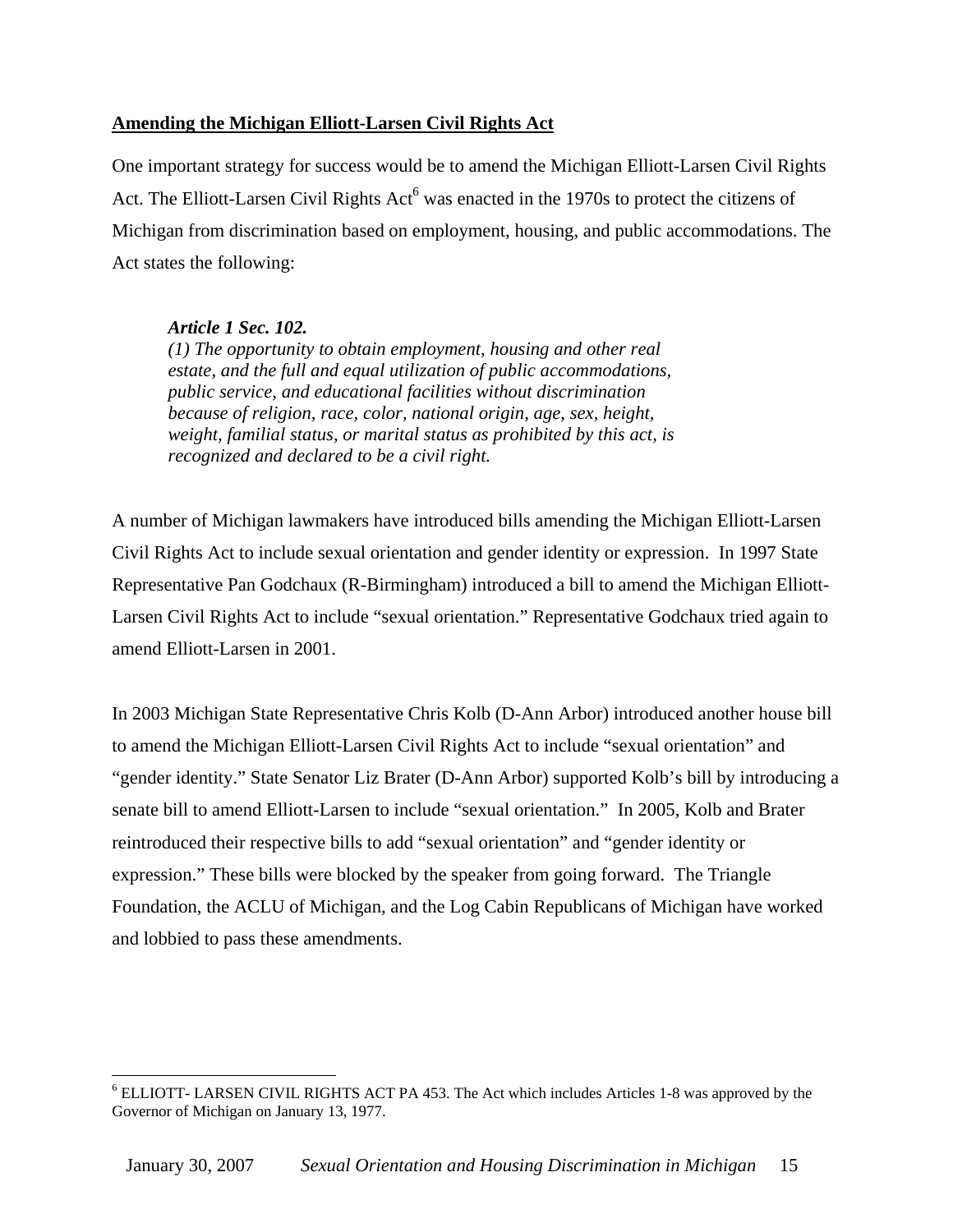#### **Local Ordinances**

Without a state or federal law to ban housing discrimination based on sexual orientation, and gender identity or expression, local ordinances become an important—albeit weaker—way to promote fair housing. Some local ordinances do not have significant penalties attached to them; other local ordinances are not widely known. Very few (if any) complaints have been associated with them.



Nonetheless, based on the evidence from this testing project, we believe that local ordinances can play an important role in ending discrimination based on sexual orientation. Overall, the fair housing centers performed 120 tests, and found evidence in 27% of them. However, in areas where there was an ordinance, only 22% of the tests uncovered evidence of discrimination. In areas without an ordinance, 30% of the tests uncovered discrimination.

In particular, the ability to publicize that this is illegal housing discrimination is a way to a) let same-sex couples know their rights and b) let landlords, realtors, and others involved in the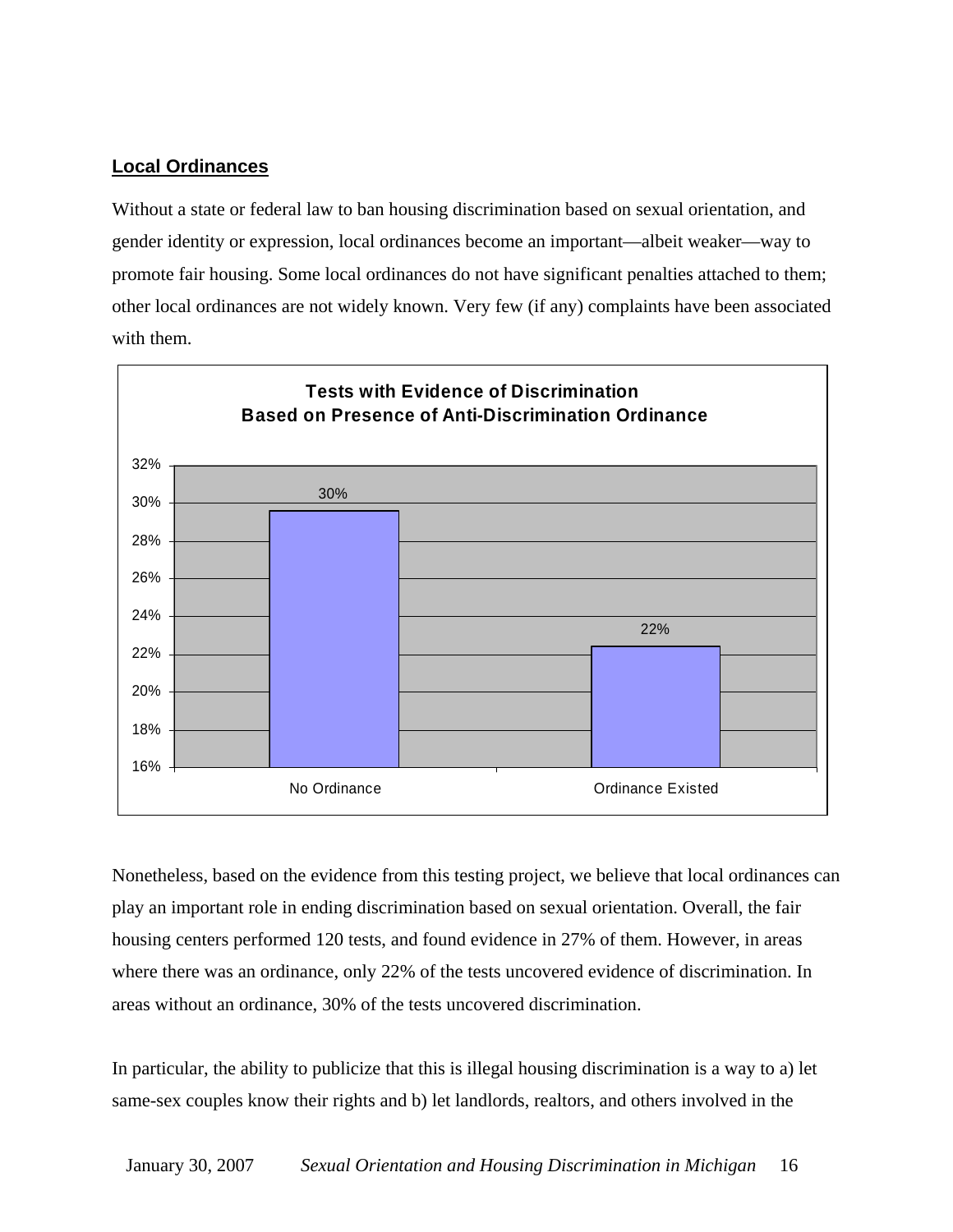housing industry understand that their commitment to fair housing law needs to include a commitment to non-discrimination based on sexual orientation.

As with all civil rights law, education without effective enforcement does not deter those who believe themselves above the law. A model local ordinance would include the opportunity for the claimant to engage in a private right of action to enforce his/her rights under the ordinance. The ordinance must also have a meaningful fine or punishment in order to effectively curtail future violations.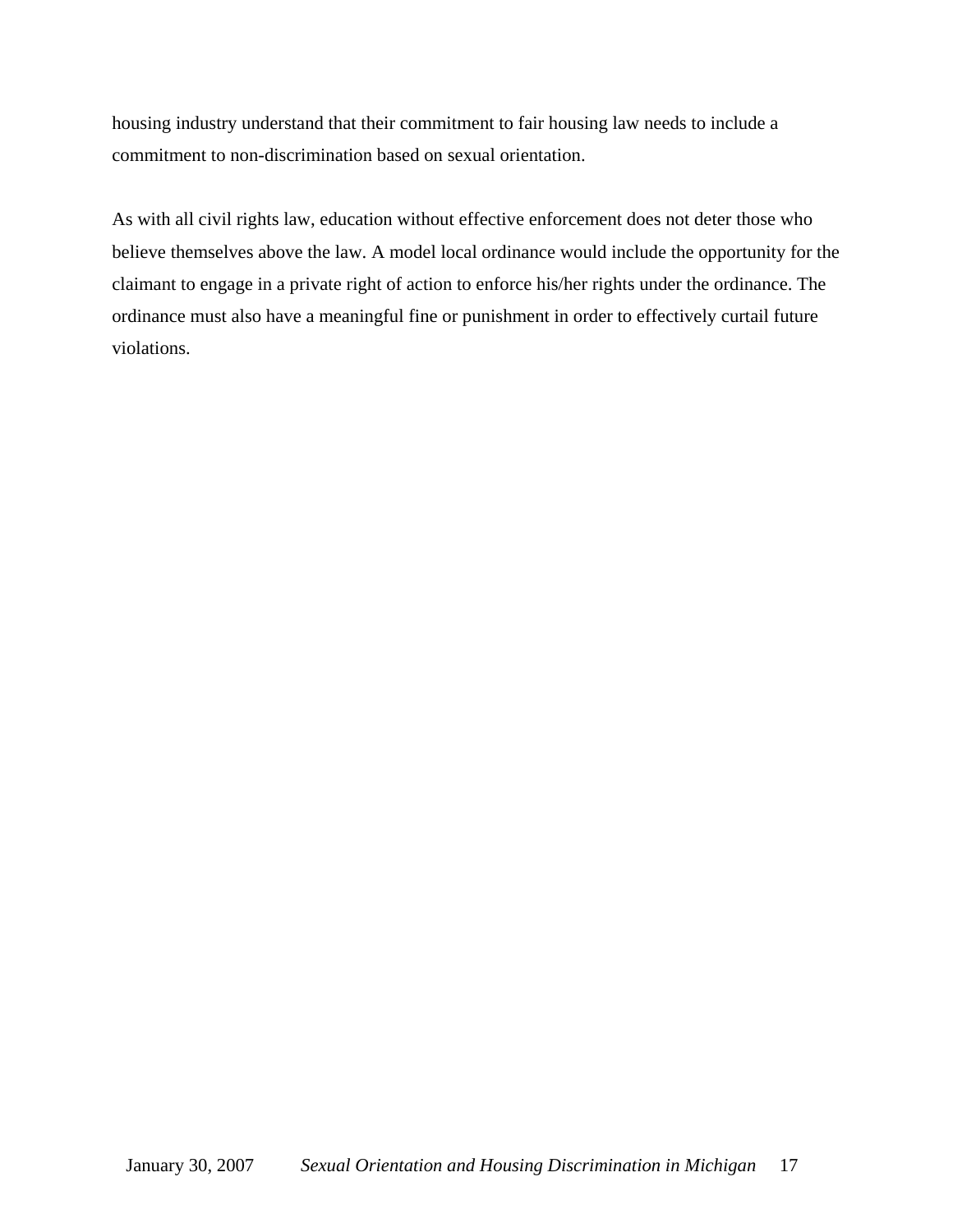#### **Litigation Strategies**

Even without a specific protection under the federal Fair Housing or state Elliott-Larsen acts, there may be opportunities to pursue fair housing complaints that are related to same-sex couples—namely, to pursue these complaints under marital status or sex protections.

To pursue cases of housing discrimination based on sexual orientation, the Michigan Fair Housing Centers can use the marital status provisions of the Michigan Elliott-Larsen Civil Rights Act and/or the Federal Fair Housing Act prohibition of sex discrimination.

These strategies have not been fully explored to date. One fair housing case was filed in Michigan for a lesbian couple using sex and marital status protections available under federal law and state law. It should be noted that this case was settled before trial (See *Fogel v University Townhouses*). Another fair housing case was filed in Michigan for two heterosexual men based on sex discrimination. This case was also settled before trial (see *Moody and Stowe v Frey*). So, in both cases, the issues were never litigated, but they were able to be publicized.

Finally, in this study, at least two testers noted treatment that was sexual harassment. Sexual harassment can be pursued as a fair housing complaint based on sex discrimination.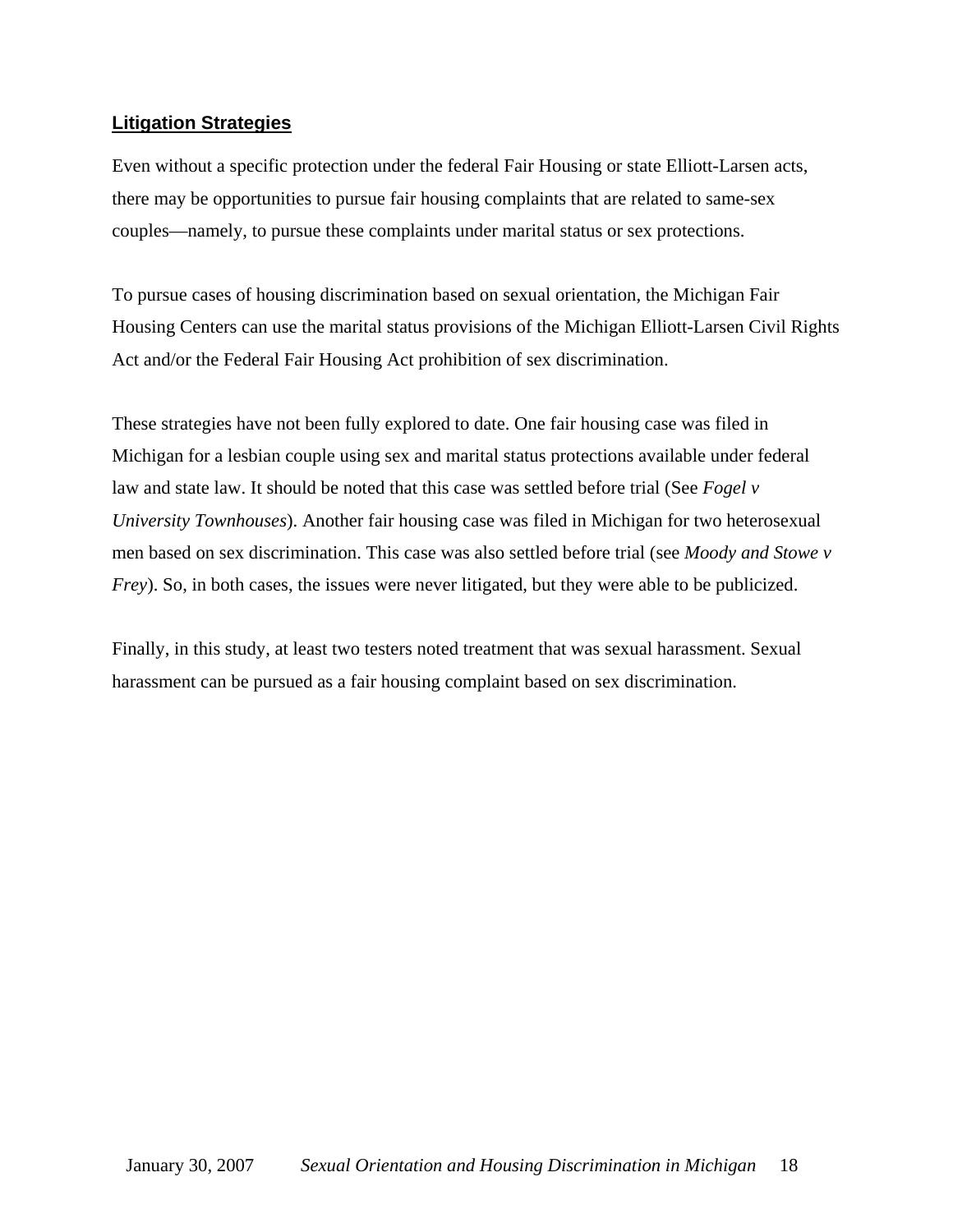Gay couple sues housing co-op

#### By SUSAN OPPAT NEWS STAFF REPORTER

A lesbian couple has filed a lawsuit against the University Townhouses Cooperative in Ann Arbor, claiming they were refused housing because they are gay.

The women, who have lived together for 13 years and participated in a commitment ceremony at an Ann Arbor church, "are only asking to be treated as a family - the family they have been to each other for many years," according to attorney Helen V. Gallagher.

Carla Daniels and Gretchen Fogel took their complaint to the Fair Housing Center of Ann Arbor before they filed suit Thursday, the last day before the three-year statute of limitations ran out.

A tester from the center, representing herself as a partner in a same-sex relationship, got the same refusal recently, according to Executive Director Pam Kisch.

The center is supporting the civil rights suit, filed in Washtenaw Circuit Court against the cooperative, past board president David Thompson and current president Khalil Samaha. Kisch said she was unaware of any previous, similar suits in Washtenaw County.

According to the suit, the women applied for an apartment on March 4, 1991, and a co-op worker told them that applicants must be related by blood or marriage.

According to the suit, the women challenged that, saying they knew of unmarried couples who lived in the co-op. They also noted that the townhouse application form said, "Unmarried couples (male and female) constitute a family too."

Still, the worker refused the ac-

cept the women's application, the suit says.

The women are demanding an injunction against further discrimina-

tion, and more than \$10,000 in damages, citing the Michigan Elliott-Larsen civil rights act. It prohibits discrimination based on gender, handicap, race, age or marital status, and a March 1991 Ann Arbor city ordinance prohibiting discrimination based on sexual orientation.

The co-op is a large complex of federally supported, low-income townhouses on Braeburn Circle, off Ellsworth Road on the south side of Ann Arbor.

A 1991 letter from Thompson to the women said the co-op's definition of family - two people related by blood or marriage, or an unmarried male and female - had been in use for 20 years, and was part of a regulatory agreement with the federal Housing and Urban Development department, which built and supports the housing complex.

SATURDAY, MARCH 5, 1994

Thompson and Samaha did not return messages from The News Friday. Property manager Alonso Restrepo declined comment on the suit.

But Ruth Featherstone, spokeswoman for the HUD fair housing division, said, "We don't define a family under the federal civil rights law. Some of our housing is specifically for families. Then there would be some definition, depending what funding section the housing was built under."

But she said Elliott-Larsen does prohibit discrimination based on marital status, and HUD would not try to "impose" a definition of family that contradicted state law.

#### *Fogel and Daniels v University Townhouses Ann Arbor*

THE ANN ARBOR NEWS

Gretchen Fogel and Carla Daniels were denied the opportunity to apply jointly for a twobedroom unit because they were not related by blood or law. Unmarried applicants of the opposite sex were considered a family. Cooperating Attorney Helen Gallagher filed suit claiming discrimination based on sex, marital status, and sexual orientation.

#### **Court: State Settlement: Non-Disclosed, includes moving expenses**

#### *Moody and Stowe v Frey Ann Arbor*

Two heterosexual men accepted \$20,000 to settle their sex discrimination suit against Roland and Joan Frey of Ann Arbor. According to the suit, Roland and Joan Frey refused to rent their Potter Street apartment to two men. The men contacted the Fair Housing Center to report the incident. Male and female testers were used to support the claim of discrimination based on gender. Stowe and Moody initially asked FHC staff to resolve the case without litigation. The Frey's, through their attorney, offered the men \$100.00 to settle the case. Filed in Federal District Court, by Fair Housing Center Cooperating Attorney Steve Tomkowiak, the case was assigned to Judge George Caram Steeh.

**Court: Federal Settlement: \$20,000**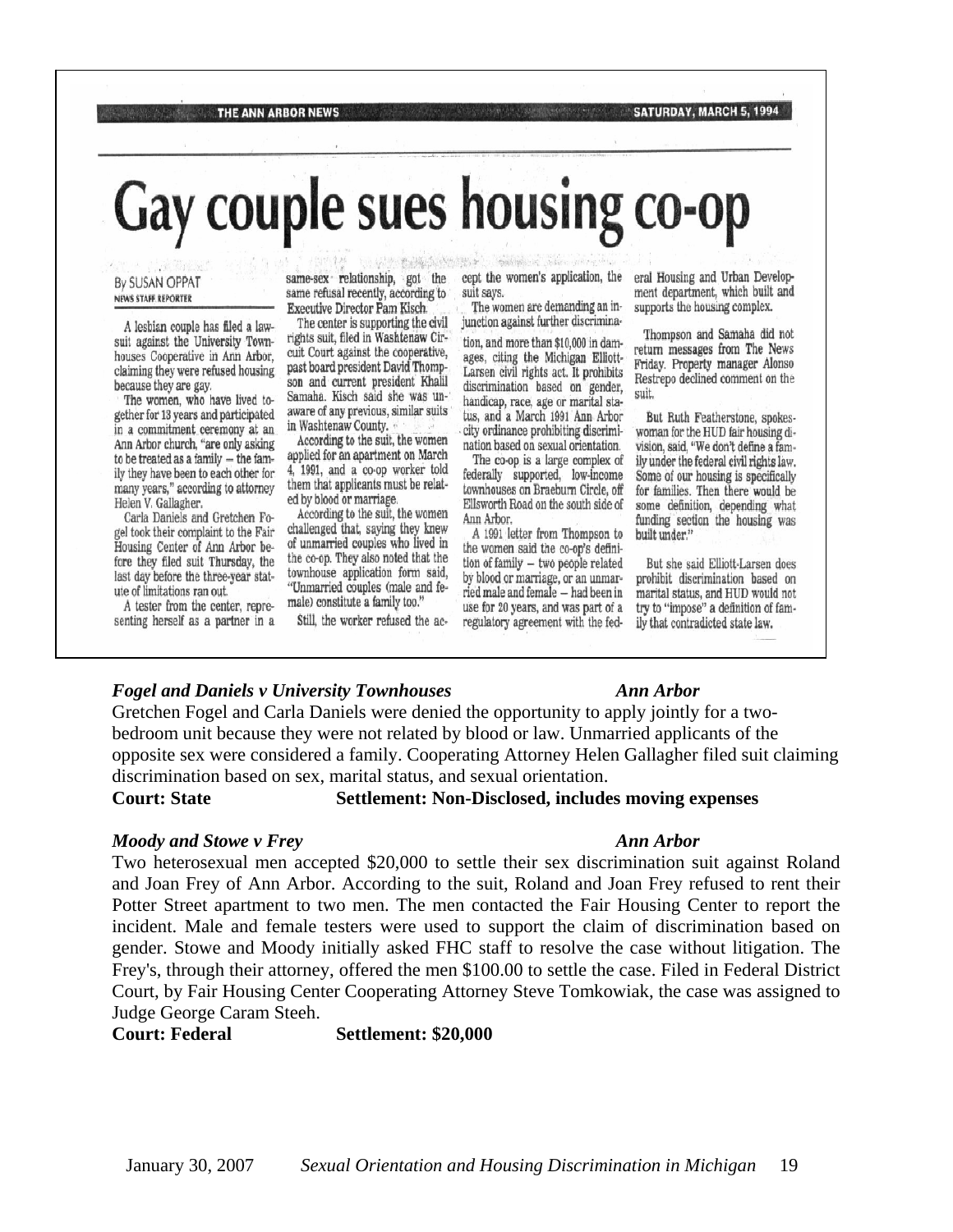#### **The Role of Fair Housing Centers**

Fair housing centers have an important role to play in expanding housing opportunities for the LGBT community. Ongoing acceptance of fair housing complaints from LGBT complainants; ongoing testing of these complaints; and possible referral of complaints for litigation and/or administrative action are important activities for fair housing centers.

Fair housing centers can also advocate for LGBT complainants through available city enforcement processes, first by letting potential complainants know of their existence, and second by assisting them in the complaint process, much as fair housing centers currently work with HUD and MDCR on behalf of complainants.

It is likely that some potential complainants—even in cities with ordinances that include a sexual orientation protection—may not know about the protections in the ordinance. Public Service Announcements may serve a dual purpose of letting both LGBT complainants and landlords know that discrimination based on sexual orientation is illegal in these geographic areas.

The experience of the fair housing centers in publicizing discrimination based on disability and familial status is that the publicity alone does appear to educate both landlords and tenants, and reduce some discrimination.

Fair housing centers may want to do a sample survey of lesbians and gay men to see if they have faced discrimination in housing but have failed to report or complain about this discrimination. Fair housing centers may also want to investigate whether gender identity, in concert with race or familial status, may affect the level of discrimination.

Fair housing groups can include LGBT testing as part of their contracts with local governments that have an ordinance prohibiting discrimination based on sexual orientation and/or gender identity.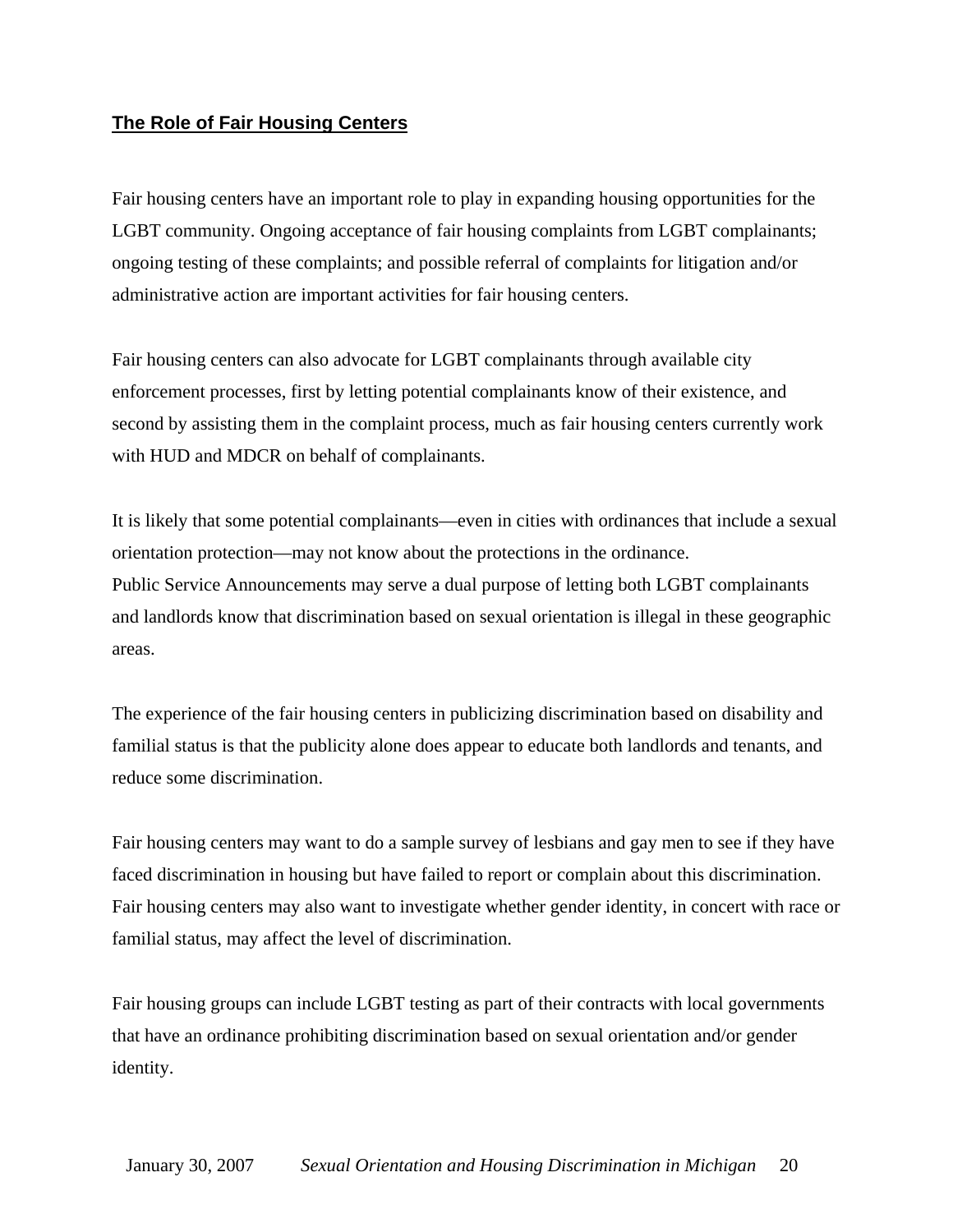In addition, based on the limited survey testing done during this time period, it appears that regular survey testing should be used to expand our understanding of the nature of discrimination against LGBT community in Michigan's housing market.

Finally, fair housing centers and LGBT advocacy groups should build alliances to pursue implementation of local ordinances with enforcement mechanisms, as well as the expansion of the Elliott-Larsen Civil Rights Act protections.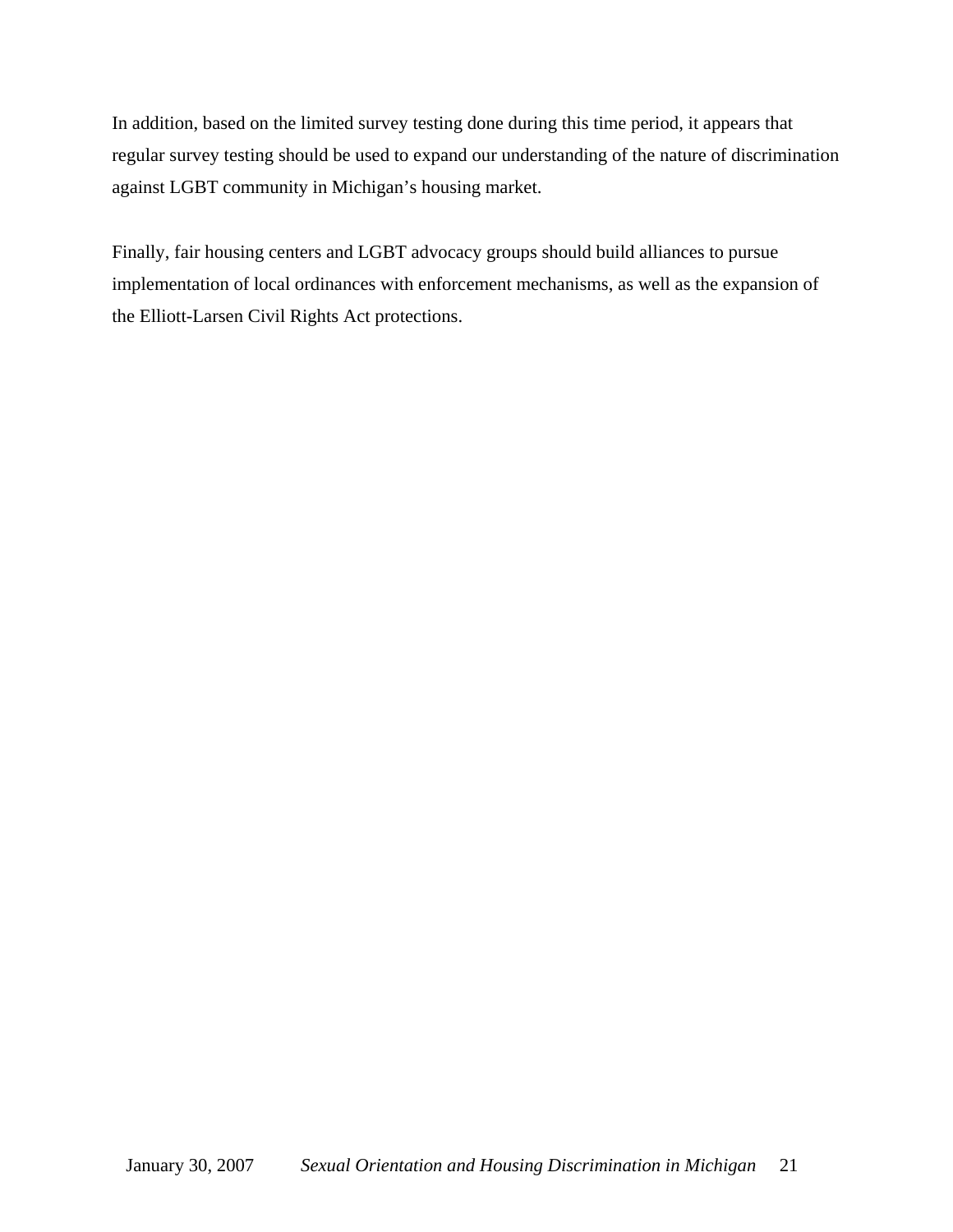#### **REFERENCES**

Kenneth D.Wald. (1997). *All politics is local: analyzing local gay rights legislation*. Washington, DC: The Publication of the Policy Institute.

U.S. Department of Housing and Urban development, (2005). Housing discrimination complaints. Retrieved Jan., 2006, from HUD in Michigan Web site: http://www.hud.gov/complaints/housediscrim.cfm.

The National Gay and Lesbian Task Force, (2005). Fair amicus-local laws table. Retrieved Jan. 2006, from The Task Force Web site: thetaskforce.org.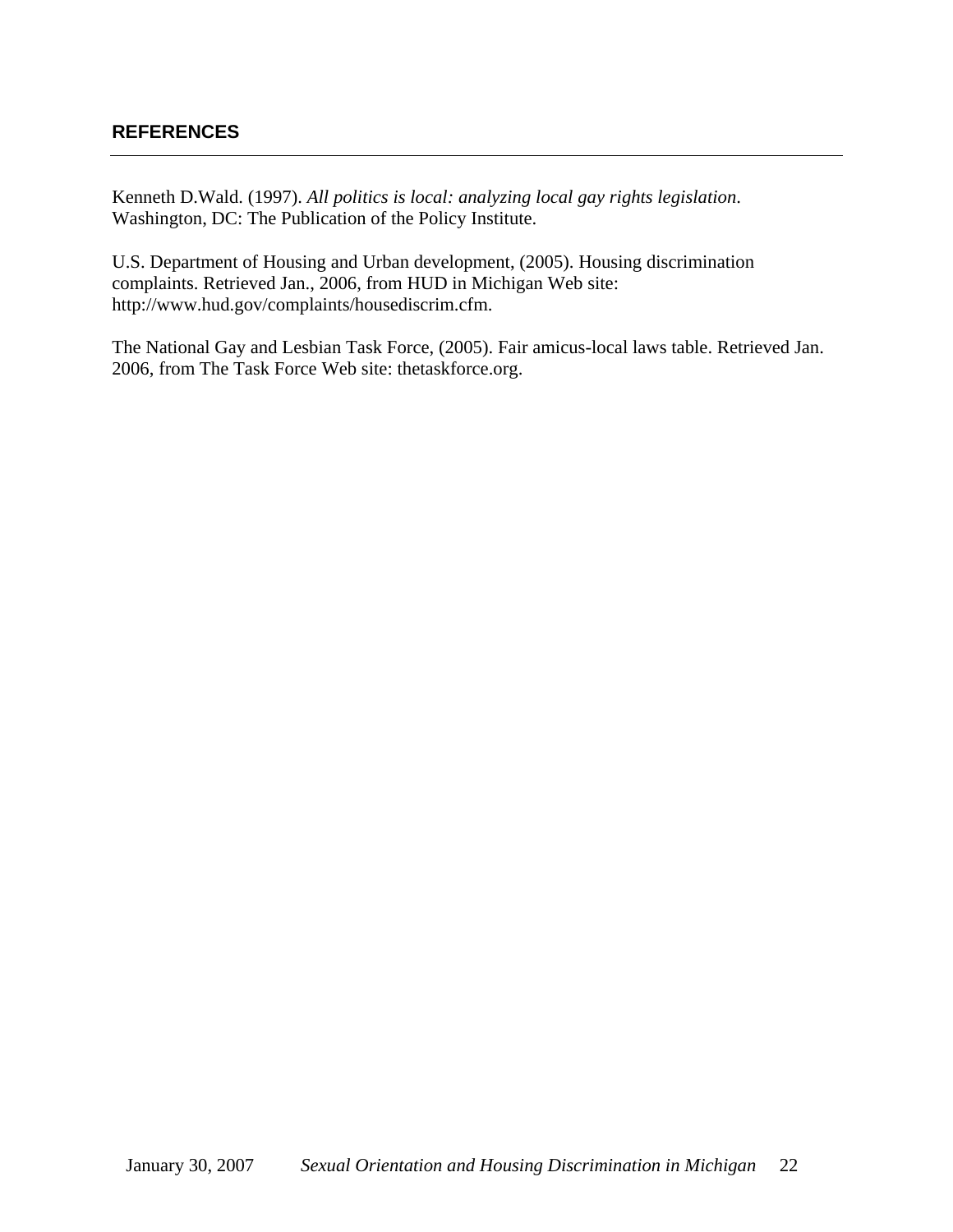# **APPENDIX**

| Test#    | <b>Test Date</b> | Race | Same-sex<br><b>Couple's Gender</b> | <b>Transaction</b><br><b>Type</b> | <b>Property</b><br><b>Description</b> | <b>Outcome</b> | <b>Property Location</b>           |
|----------|------------------|------|------------------------------------|-----------------------------------|---------------------------------------|----------------|------------------------------------|
| AR-05-09 | 7/10/05          | B/B  | Women                              | Rental                            | Multi-Family 5+                       | Evidence       | Detroit/Wayne                      |
| AR-05-23 | 7/30/05          | W/W  | Women                              | <b>Sales</b>                      | House                                 | Evidence       | Birmingham/Oakland                 |
| AR-05-27 | 7/25/05          | W/W  | Men                                | Mortgage                          | House                                 | Evidence       | Westland/Wayne                     |
| AR-05-19 | 8/5/05           | B/B  | Women                              | <b>Sales</b>                      | House                                 | <b>INC</b>     | Detroit/Wayne                      |
| AR-05-31 | 8/7/05           | B/B  | Women                              | Mortgage                          | House                                 | <b>INC</b>     | Detroit/Wayne                      |
| AR-05-32 | 9/9/05           | B/B  | Women                              | Mortgage                          | House                                 | <b>INC</b>     | Detroit/Wayne                      |
| AR-05-12 | 8/5/05           | W/W  | Men                                | Rental                            | Multi-Family 5+                       | <b>INC</b>     | Birmingham/Oakland                 |
| AR-05-20 | 8/3/05           | W/W  | Women                              | <b>Sales</b>                      | House                                 | <b>INC</b>     | Dearborn/Wayne                     |
| AR-05-25 | 8/9/05           | W/W  | Men                                | Mortgage                          | House                                 | <b>INC</b>     | Farmington<br>Hills/Oak.           |
| AR-05-26 | 8/8/05           | W/W  | Men                                | Mortgage                          | House                                 | <b>INC</b>     | Novi/Oakland                       |
| AR-05-29 | 7/25/05          | W/W  | Men                                | Mortgage                          | House                                 | <b>INC</b>     | Taylor/Wayne                       |
| AR-05-15 | 6/20/05          | W/W  | Men                                | <b>Sales</b>                      | House                                 | <b>INC</b>     | Trenton/Wayne                      |
| AR-05-07 | 5/21/05          | W/W  | Women                              | Rental                            | Multi-Family 5+                       | <b>INC</b>     | Warren/Macomb                      |
| AR-05-08 | 6/13/05          | B/B  | Women                              | Rental                            | Multi-Family 5+                       | <b>NSD</b>     | Detroit/Wayne                      |
| AR-05-14 | 6/15/05          | W/W  | Men                                | <b>Sales</b>                      | House                                 | <b>NSD</b>     | Allen Park/Wayne                   |
| AR-05-24 | 7/30/05          | W/W  | Women                              | <b>Sales</b>                      | House                                 | <b>NSD</b>     | Birmingham/Oakland                 |
| AR-05-22 | 7/30/05          | W/W  | Women                              | <b>Sales</b>                      | House                                 | <b>NSD</b>     | <b>Bloomfield</b><br>Hills/Oakland |
| AR-05-01 | 5/18/05          | W/W  | Men                                | Rental                            | Multi-Family 5+                       | <b>NSD</b>     | Canton/Wayne                       |
| AR-05-28 | 7/25/05          | W/W  | Men                                | Mortgage                          | House                                 | <b>NSD</b>     | Canton/Wayne                       |
| AR-05-17 | 7/30/05          | W/W  | Women                              | <b>Sales</b>                      | House                                 | <b>NSD</b>     | Chesterfield<br>Twp/Macomb         |

#### **Testing Log: Fair Housing Center of Metropolitan Detroit**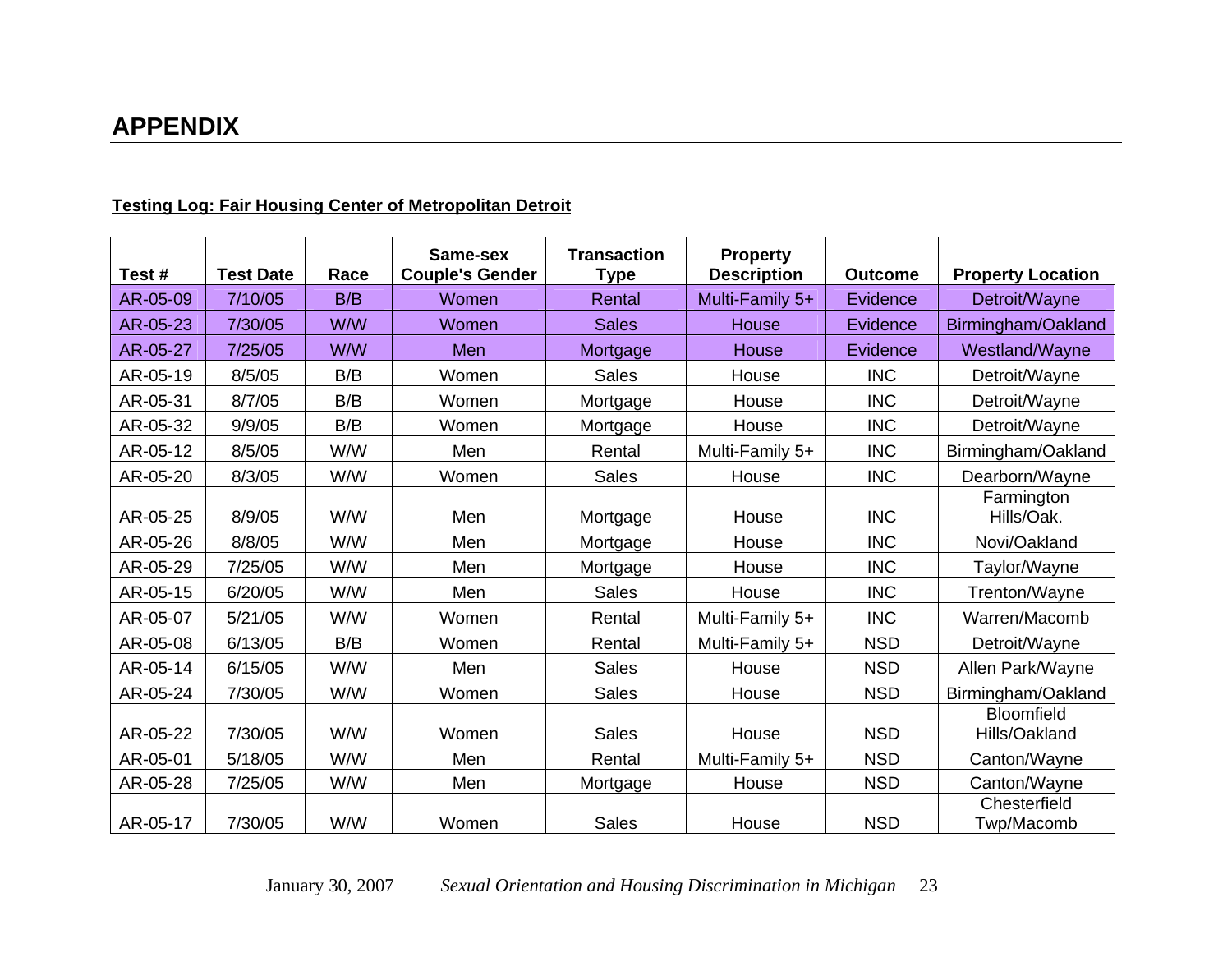|          |                  |      | Same-sex               | <b>Transaction</b> | <b>Property</b>    |                |                            |
|----------|------------------|------|------------------------|--------------------|--------------------|----------------|----------------------------|
| Test#    | <b>Test Date</b> | Race | <b>Couple's Gender</b> | <b>Type</b>        | <b>Description</b> | <b>Outcome</b> | <b>Property Location</b>   |
| AR-05-02 | 6/9/05           | W/W  | Men                    | Rental             | Multi-Family 5+    | <b>NSD</b>     | Dearborn/Wayne             |
| AR-05-03 | 5/23/05          | W/W  | Men                    | Rental             | Multi-Family 5+    | <b>NSD</b>     | Farmington<br>Hills/Oak.   |
|          |                  | W/W  | Men                    |                    |                    | <b>NSD</b>     |                            |
| AR-05-13 | 6/15/05          |      |                        | <b>Sales</b>       | House              |                | Flat Rock/Wayne            |
| AR-05-16 | 7/30/05          | W/W  | Women                  | <b>Sales</b>       | House              | <b>NSD</b>     | Grosse Pte.<br>Farms/Wayne |
| AR-05-35 | 8/25/05          | W/W  | Women                  | Mortgage           | House              | <b>NSD</b>     | Harper<br>Woods/Wayne      |
| AR-05-21 | 8/3/05           | W/W  | Women                  | <b>Sales</b>       | House              | <b>NSD</b>     | Livonia/Wayne              |
| AR-05-30 | 8/16/05          | W/W  | Women                  | Mortgage           | House              | <b>NSD</b>     | Livonia/Wayne              |
| AR-05-04 | 5/25/05          | W/W  | Men                    | Rental             | Multi-Family 5+    | <b>NSD</b>     | Northville/Wayne           |
| AR-05-11 | 6/4/05           | W/W  | Women                  | Rental             | Multi-Family 5+    | <b>NSD</b>     | Rochester/Macomb           |
| AR-05-05 | 5/21/05          | W/W  | Women                  | Rental             | Multi-Family 5+    | <b>NSD</b>     | Roseville/Macomb           |
| AR-05-36 | 8/17/05          | W/W  | Women                  | Mortgage           | House              | <b>NSD</b>     | Roseville/Macomb           |
| AR-05-06 | 5/21/05          | W/W  | Women                  | Rental             | Multi-Family 5+    | <b>NSD</b>     | Sterling<br>Hgts/Macomb    |
| AR-05-18 | 7/30/05          | W/W  | Women                  | <b>Sales</b>       | House              | <b>NSD</b>     | Sterling<br>Hgts/Macomb    |
| AR-05-10 | 6/6/05           | W/W  | Men                    | Rental             | Multi-Family 5+    | <b>NSD</b>     | Taylor/Wayne               |
| AR-05-34 | 8/6/05           | W/W  | Women                  | Mortgage           | House              | <b>NSD</b>     | Troy/Oakland               |
| AR-05-33 | 8/16/05          | W/W  | Women                  | Mortgage           | House              | <b>NSD</b>     | W.<br>Bloomfield/Oakland   |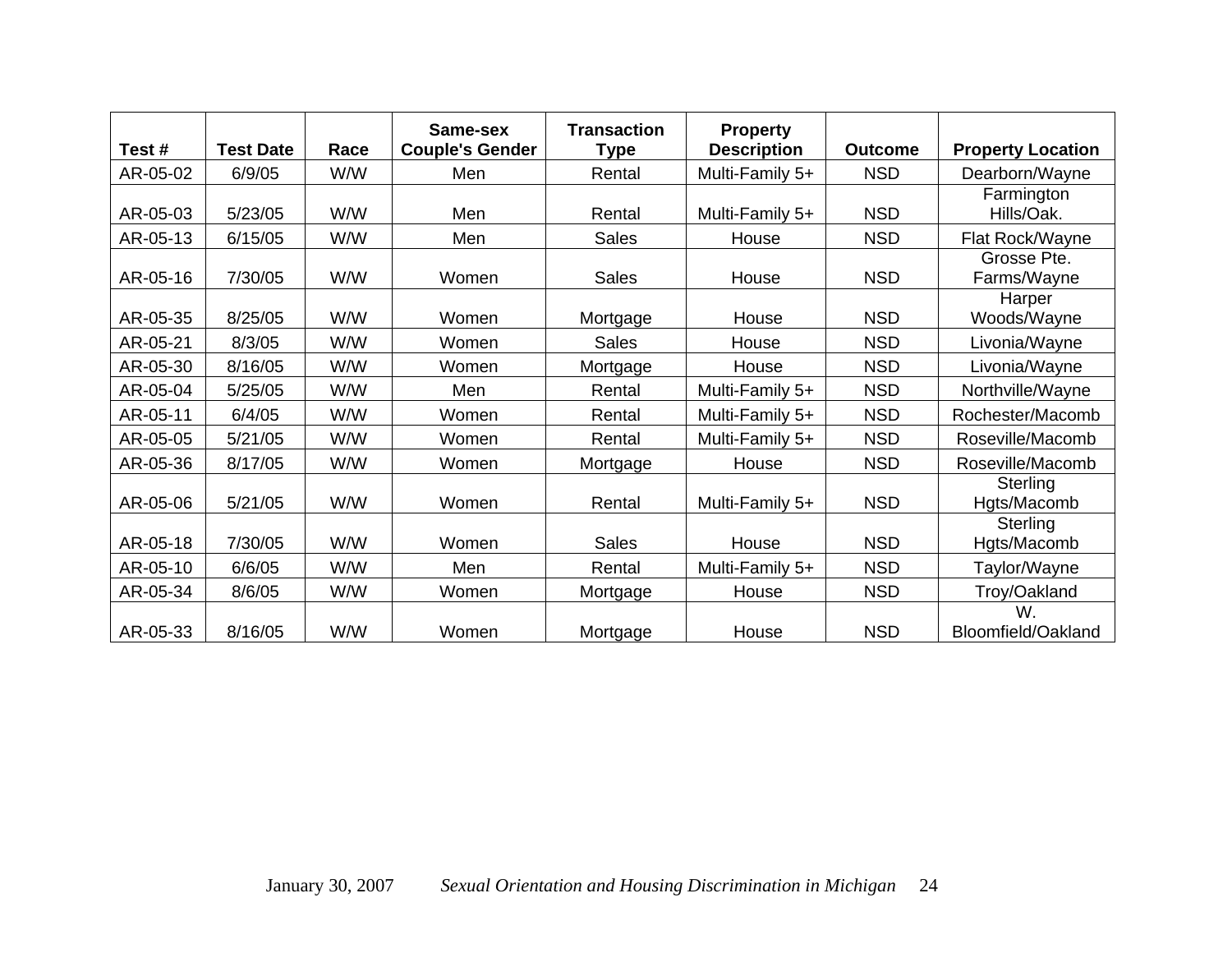#### **Testing Log: Fair Housing Center of West Michigan**

| Test#     | <b>Test</b><br><b>Date</b> | Race | Same-sex<br><b>Couple's Gender</b> | <b>Transaction</b><br><b>Type</b> | <b>Property</b><br><b>Description</b> | <b>Outcome</b> | <b>Property</b><br>Location |
|-----------|----------------------------|------|------------------------------------|-----------------------------------|---------------------------------------|----------------|-----------------------------|
| 05KZOO-32 | 7/28/2005                  | W/W  | Men                                | Mortgage                          | House                                 | Evidence       | <b>Grand Rapids</b>         |
| 05KZOO-03 | 7/21/2005                  | W/W  | Men                                | Rental                            | Multi-Family 5+                       | Evidence       | <b>Grand Rapids</b>         |
| 05KZOO-06 | 7/21/2005                  | W/W  | Men                                | Rental                            | Multi-Family 5+                       | Evidence       | <b>Grand Rapids</b>         |
| 05KZOO-26 | 8/9/2005                   | W/W  | Women                              | Mortgage                          | <b>House</b>                          | Evidence       | <b>Grand Rapids</b>         |
| 05KZOO-34 | 7/28/2005                  | W/W  | Women                              | Mortgage                          | House                                 | Evidence       | Kentwood                    |
| 05KZOO-08 | 6/28/2005                  | W/W  | Women                              | Rental                            | Multi-Family 5+                       | Evidence       | Wyoming                     |
| 05KZOO-15 | 7/16/2005                  | W/W  | Women                              | <b>Sales</b>                      | <b>House</b>                          | Evidence       | <b>Grand Rapids</b>         |
| 05KZOO-23 | 7/15/2005                  | W/W  | Women                              | <b>Sales</b>                      | House                                 | Evidence       | Kentwood                    |
| 05KZOO-25 | 7/28/2005                  | W/W  | Men                                | Mortgage                          | House                                 | <b>NSD</b>     | <b>Grand Rapids</b>         |
| 05KZOO-29 | 7/29/2005                  | W/W  | Men                                | Mortgage                          | House                                 | <b>NSD</b>     | <b>Grand Rapids</b>         |
| 05KZOO-30 | 7/29/2005                  | W/W  | Men                                | Mortgage                          | House                                 | <b>NSD</b>     | <b>Grand Rapids</b>         |
| 05KZOO-31 | 7/28/2005                  | W/W  | Men                                | Mortgage                          | House                                 | <b>NSD</b>     | <b>Grand Rapids</b>         |
| 05KZOO-35 | 7/26/2005                  | W/W  | Men                                | Mortgage                          | House                                 | <b>NSD</b>     | <b>Grand Rapids</b>         |
| 05KZOO-01 | 7/21/2005                  | W/W  | Men                                | Rental                            | Multi-Family 5+                       | <b>NSD</b>     | <b>Grand Rapids</b>         |
| 05KZOO-02 | 7/21/2005                  | W/W  | Men                                | Rental                            | Multi-Family 5+                       | <b>NSD</b>     | <b>Grand Rapids</b>         |
| 05KZOO-04 | 7/21/2005                  | W/W  | Men                                | Rental                            | Multi-Family 5+                       | <b>NSD</b>     | <b>Grand Rapids</b>         |
| 05KZOO-05 | 7/21/2005                  | W/W  | Men                                | Rental                            | Multi-Family 5+                       | <b>NSD</b>     | <b>Grand Rapids</b>         |
| 05KZOO-16 | 8/4/2005                   | W/W  | Men                                | Sales                             | House                                 | <b>NSD</b>     | <b>Grand Rapids</b>         |
| 05KZOO-17 | 8/5/2005                   | W/W  | Men                                | <b>Sales</b>                      | House                                 | <b>NSD</b>     | <b>Grand Rapids</b>         |
| 05KZOO-19 | 8/4/2005                   | W/W  | Men                                | <b>Sales</b>                      | House                                 | <b>NSD</b>     | <b>Grand Rapids</b>         |
| 05KZOO-20 | 8/4/2005                   | W/W  | Men                                | <b>Sales</b>                      | House                                 | <b>NSD</b>     | <b>Grand Rapids</b>         |
| 05KZOO-24 | 7/30/2005                  | W/W  | Men                                | <b>Sales</b>                      | House                                 | <b>NSD</b>     | <b>Grand Rapids</b>         |
| 05KZOO-18 | 8/4/2005                   | W/W  | Men                                | Sales                             | House                                 | <b>NSD</b>     | Wyoming                     |
| 05KZOO-27 | 8/9/2005                   | W/W  | Women                              | Mortgage                          | House                                 | <b>NSD</b>     | <b>Grand Rapids</b>         |
| 05KZOO-28 | 8/3/2005                   | W/W  | Women                              | Mortgage                          | House                                 | <b>NSD</b>     | <b>Grand Rapids</b>         |
| 05KZOO-33 | 8/3/2005                   | W/W  | Women                              | Mortgage                          | House                                 | <b>NSD</b>     | <b>Grand Rapids</b>         |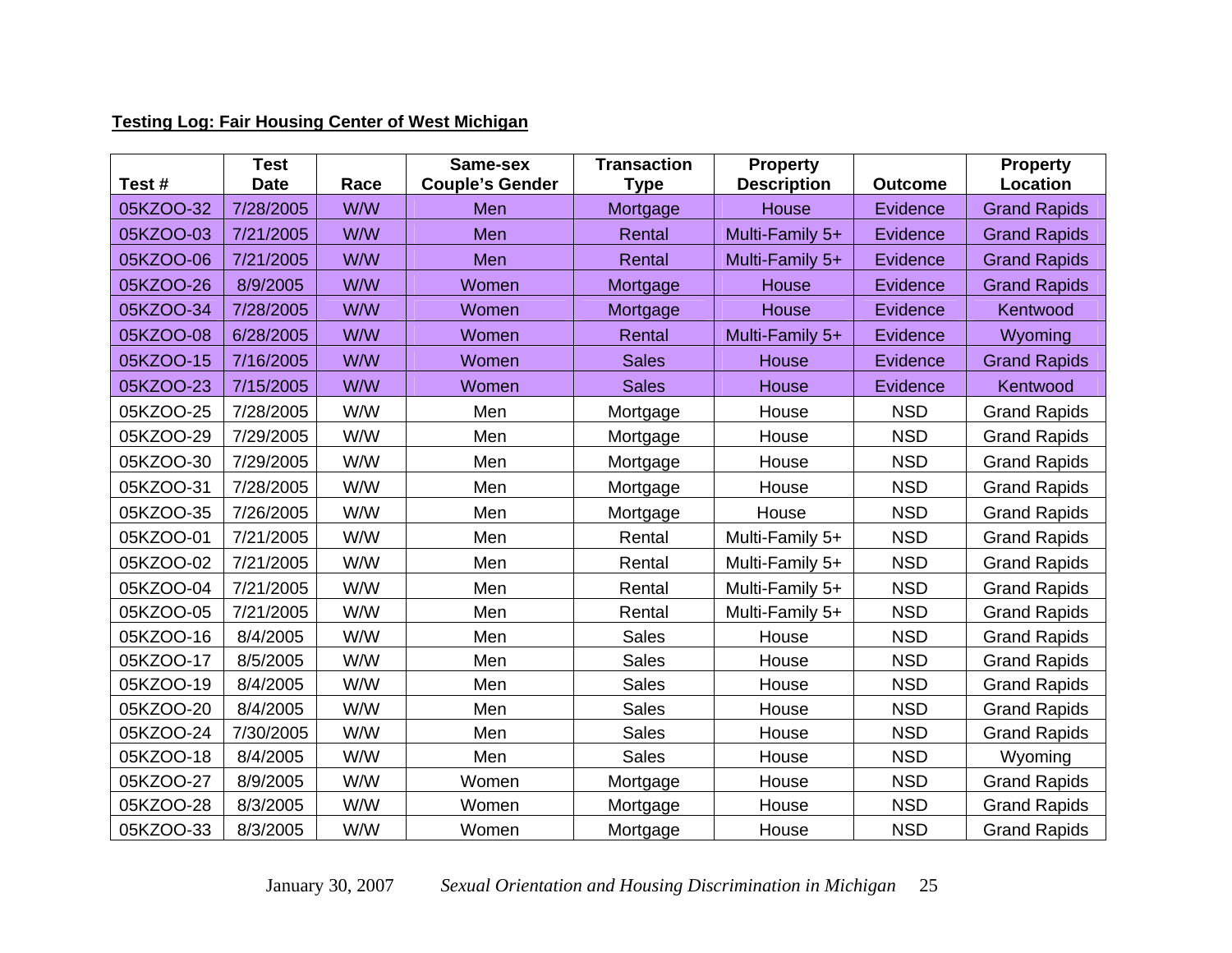| Test#     | <b>Test</b><br><b>Date</b> | Race | Same-sex<br><b>Couple's Gender</b> | <b>Transaction</b><br>Type | <b>Property</b><br><b>Description</b> | <b>Outcome</b> | <b>Property</b><br>Location |
|-----------|----------------------------|------|------------------------------------|----------------------------|---------------------------------------|----------------|-----------------------------|
| 05KZOO-36 | 8/9/2005                   | W/W  | Women                              | Mortgage                   | House                                 | <b>NSD</b>     | <b>Grand Rapids</b>         |
| 05KZOO-07 | 6/28/2005                  | W/W  | Women                              | Rental                     | Multi-Family 5+                       | <b>NSD</b>     | <b>Comstock Park</b>        |
| 05KZOO-10 | 6/28/2005                  | W/W  | Women                              | Rental                     | Multi-Family 5+                       | <b>NSD</b>     | <b>Comstock Park</b>        |
| 05KZOO-11 | 6/24/2005                  | W/W  | Women                              | Rental                     | Multi-Family 5+                       | <b>NSD</b>     | <b>Grand Rapids</b>         |
| 05KZOO-12 | 8/20/2005                  | W/W  | Women                              | Rental                     | Multi-Family 5+                       | <b>NSD</b>     | <b>Grand Rapids</b>         |
| 05KZOO-09 | 6/28/2005                  | W/W  | Women                              | Rental                     | Multi-Family 5+                       | <b>NSD</b>     | Wyoming                     |
| 05KZOO-13 | 7/19/2005                  | W/W  | Women                              | <b>Sales</b>               | House                                 | <b>NSD</b>     | <b>Grand Rapids</b>         |
| 05KZOO-14 | 7/12/2005                  | W/W  | Women                              | <b>Sales</b>               | House                                 | <b>NSD</b>     | <b>Grand Rapids</b>         |
| 05KZOO-21 | 8/3/2005                   | W/W  | Women                              | <b>Sales</b>               | House                                 | <b>NSD</b>     | <b>Grand Rapids</b>         |
| 05KZOO-22 | 7/19/2005                  | W/W  | Women                              | <b>Sales</b>               | House                                 | <b>NSD</b>     | Wyoming                     |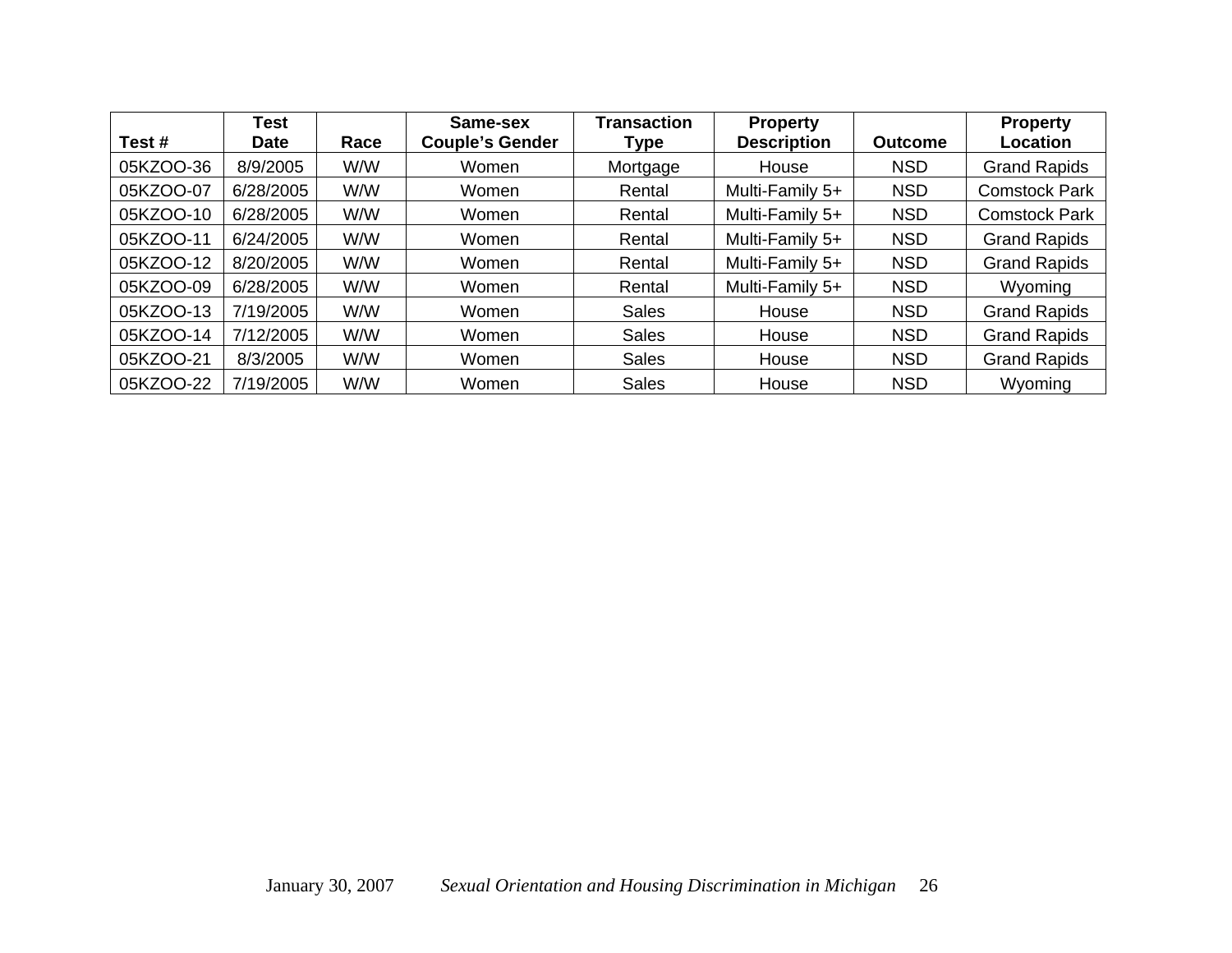| Test#            | <b>Test Date</b> | Race | Same-sex<br><b>Couple's Gender</b> | <b>Transaction</b><br><b>Type</b> | <b>Property</b><br><b>Description</b> | <b>Outcome</b> | <b>Property</b><br>Location   |
|------------------|------------------|------|------------------------------------|-----------------------------------|---------------------------------------|----------------|-------------------------------|
| <b>ARC-05-23</b> | 1/31/2006        | W/W  | Women                              | Mortgage                          | House                                 | Evidence       | Manchester                    |
| <b>ARC-05-25</b> | 12/9/2005        | W/W  | <b>Men</b>                         | Mortgage                          | <b>House</b>                          | Evidence       | Ypsilanti                     |
| <b>ARC-05-34</b> | 12/9/2005        | W/W  | Men                                | Mortgage                          | House                                 | Evidence       | Ypsilanti                     |
| ARC-05-02        | 7/23/2005        | B/W  | Women                              | Rental                            | Multi-Family 5+                       | Evidence       | <b>Saline</b>                 |
| ARC-05-03        | 10/28/2005       | W/W  | Women                              | Rental                            | Multi-Family 5+                       | Evidence       | <b>Whitmore Lake</b>          |
| <b>ARC-05-04</b> | 8/7/2005         | W/W  | Women                              | Rental                            | Multi-Family 5+                       | Evidence       | <b>Whitmore Lake</b>          |
| <b>ARC-05-06</b> | 12/23/2005       | W/W  | Women                              | Rental                            | Multi-Family 5+                       | Evidence       | Ypsilanti Twp.                |
| <b>ARC-05-08</b> | 7/25/2005        | W/W  | Women                              | Rental                            | Multi-Family 5+                       | Evidence       | <b>Milan</b>                  |
| ARC-05-09        | 8/26/2005        | W/W  | Women                              | Rental                            | Multi-Family 5+                       | Evidence       | Ypsilanti                     |
| ARC-05-12        | 8/12/2005        | W/W  | Women                              | <b>Sales</b>                      | House                                 | Evidence       | <b>Ann Arbor</b>              |
| ARC-05-13        | 12/23/2005       | W/W  | Women                              | <b>Sales</b>                      | House                                 | Evidence       | Ann Arbor/<br>Pittsfield Twp. |
| <b>ARC-05-15</b> | 1/21/2006        | W/W  | Women                              | <b>Sales</b>                      | House                                 | Evidence       | Chelsea                       |
| ARC-05-16        | 11/18/2005       | W/W  | Women                              | <b>Sales</b>                      | House                                 | Evidence       | <b>Clinton</b>                |
| ARC-05-22        | 10/11/2005       | W/W  | Women                              | <b>Sales</b>                      | <b>House</b>                          | Evidence       | Manchester                    |
| <b>ARC-05-24</b> | 10/27/2005       | W/W  | <b>Men</b>                         | <b>Sales</b>                      | House                                 | Evidence       | <b>Whitmore Lake</b>          |
| ARC-05-17        | 11/18/2005       | W/W  | Women                              | Mortgage                          | House                                 | <b>INC</b>     | Clinton                       |
| ARC-05-19        | 10/6/2005        | W/W  | Women                              | Mortgage                          | House                                 | <b>NSD</b>     | Milan                         |
| ARC-05-21        | 10/21/2005       | W/W  | Women                              | Mortgage                          | House                                 | <b>NSD</b>     | Monroe                        |
| ACR-05-26        | 2/6/2006         | W/W  | Men                                | Mortgage                          | House                                 | <b>NSD</b>     | Saline                        |
| ARC-05-27        | 12/23/2005       | W/W  | Women                              | Mortgage                          | House                                 | <b>NSD</b>     | Dexter                        |
| ARC-05-28        | 11/14/2005       | W/W  | Women                              | Mortgage                          | House                                 | <b>NSD</b>     | Saline                        |
| ARC-05-32        | 12/5/2005        | W/W  | Women                              | Mortgage                          | House                                 | <b>NSD</b>     | Monroe                        |
| ACR-05-33        | 2/8/2006         | W/W  | Men                                | Mortgage                          | House                                 | <b>NSD</b>     | Ann Arbor                     |
| ACR-05-35        | 2/9/2006         | W/W  | Men                                | Mortgage                          | House                                 | <b>NSD</b>     | Ann Arbor                     |
| ARC-05-36        | 12/14/2005       | W/W  | Women                              | Mortgage                          | House                                 | <b>NSD</b>     | Dexter                        |

#### **Testing Log: Fair Housing Center of Southeast Michigan**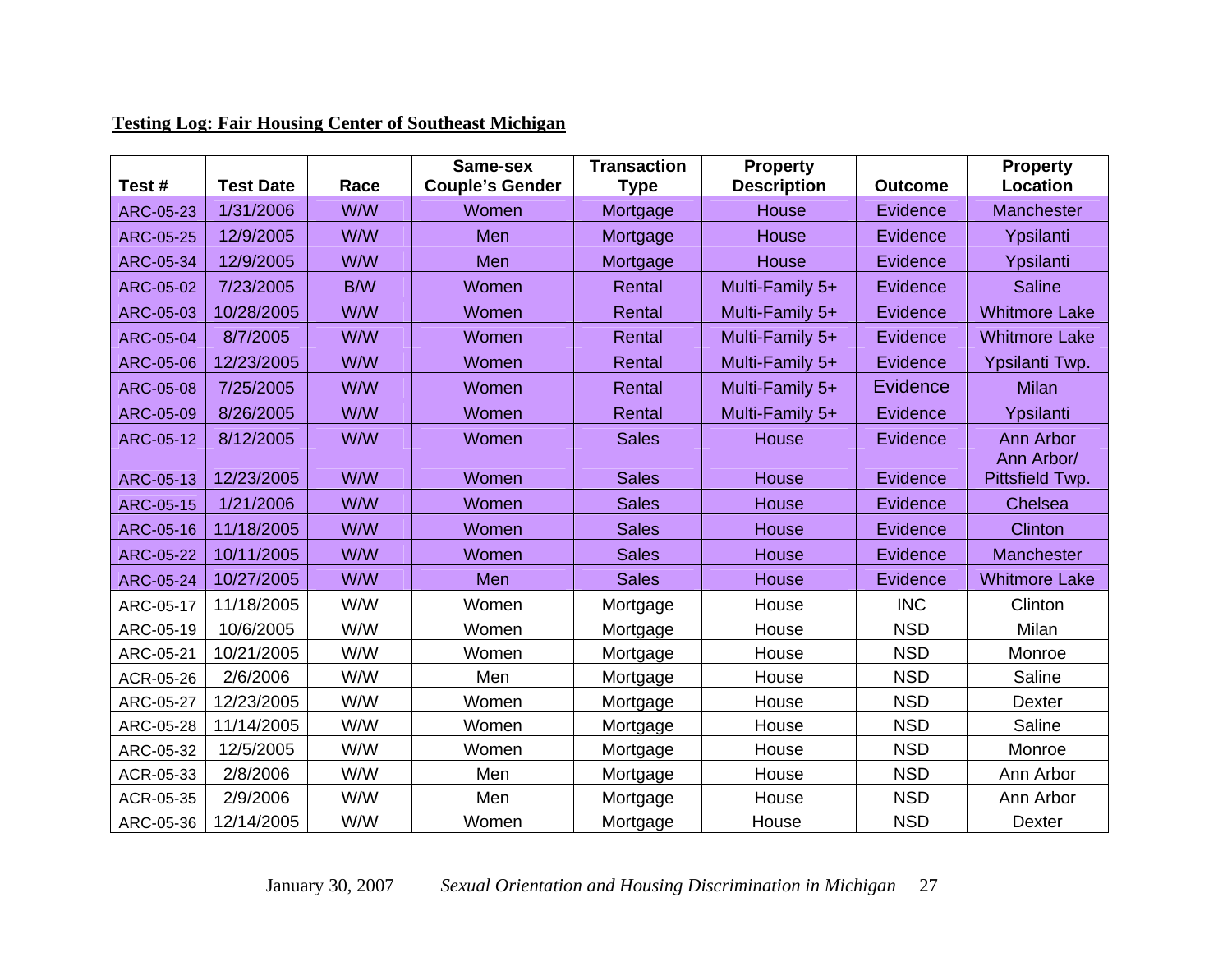| Test#     | Test Date  | Race | Same-sex<br><b>Couple's Gender</b> | <b>Transaction</b><br>Type | <b>Property</b><br><b>Description</b> | <b>Outcome</b> | <b>Property</b><br><b>Location</b> |
|-----------|------------|------|------------------------------------|----------------------------|---------------------------------------|----------------|------------------------------------|
| ARC-05-01 | 6/17/2005  | W/W  | Women                              | Rental                     | Multi-Family 5+                       | <b>NSD</b>     | Ann Arbor                          |
| ARC-05-05 | 8/26/2005  | W/W  | Women                              | Rental                     | Multi-Family 5+                       | <b>NSD</b>     | Ypsilanti                          |
| ARC-05-07 | 7/27/2005  | W/W  | Women                              | Rental                     | Multi-Family 5+                       | <b>NSD</b>     | Milan                              |
| ARC-05-10 | 8/8/2005   | W/L  | Women                              | Rental                     | Multi-Family 5+                       | <b>NSD</b>     | Ypsilanti                          |
| ARC-05-11 | 11/14/2005 | W/W  | Women                              | Rental                     | Multi-Family 5+                       | <b>NSD</b>     | Ypsilanti                          |
| ARC-05-30 | 11/11/2005 | W/W  | Men                                | Rental                     | Multi-Family 5+                       | <b>NSD</b>     | Ypsilanti Twp.                     |
| ARC-05-14 | 11/12/2005 | W/W  | Women                              | <b>Sales</b>               | House                                 | <b>NSD</b>     | Ypsilanti                          |
| ARC-05-18 | 10/6/2005  | W/W  | Women                              | <b>Sales</b>               | House                                 | <b>NSD</b>     | Milan                              |
| ARC-05-20 | 10/22/2005 | W/W  | Women                              | <b>Sales</b>               | House                                 | <b>NSD</b>     | Milan                              |
| ARC-05-29 | 11/11/2005 | W/W  | Men                                | <b>Sales</b>               | House                                 | <b>NSD</b>     | Ypsilanti                          |
| ARC-05-31 | 12/5/2005  | W/W  | Women                              | <b>Sales</b>               | House                                 | <b>NSD</b>     | Monroe                             |